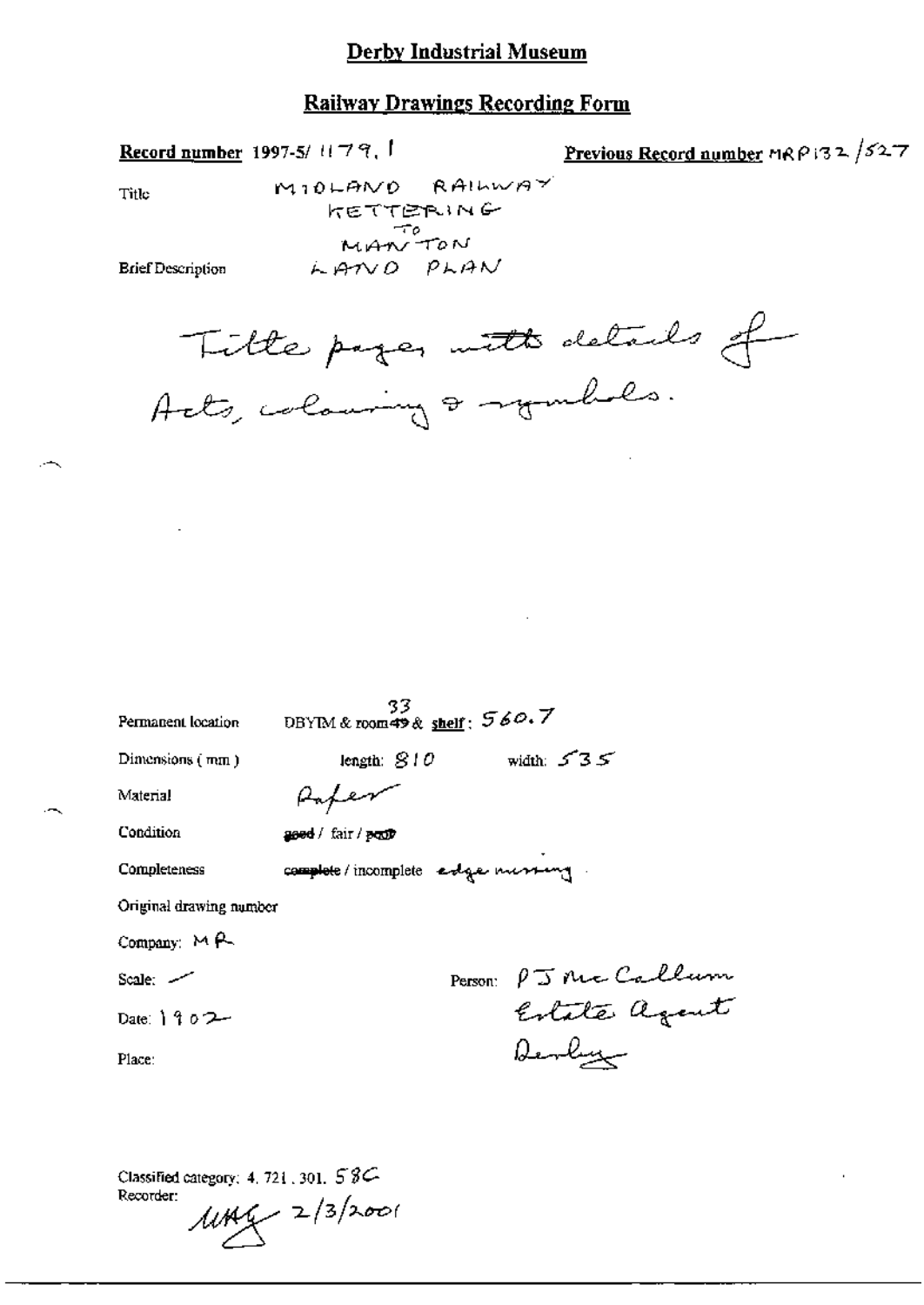Record number 1997-5/ $n \rightarrow 2$ ,  $\lambda$ 

Previous Record number

Title

COUNTY OF NORTHAMPTON

**Brief Description** 

Plan of route showing tracks, buildings, bridges, roads, watercourses & landousers. Ramish of Glendon. Parish of Barford. Tunction off trettering/heiserter rantes at Quarres.

| 33<br>DBYIM & room $49\%$ shelf: $560.7$<br>Permanent location |
|----------------------------------------------------------------|
| length: $810$ width: $535$<br>Dimensions $($ nun $)$           |
| Material<br>Paper                                              |
| EBBO / fair / poor stained<br>Condition                        |
| complete incomplete endge minimage<br>Completeness             |
| Original drawing number $S$ leet $\ $                          |
| Company: MR                                                    |
| Scale: $\int_{0}^{H}$ = 2 cH $\pi$ mv S<br>Person:             |
| Date: $1902 -$                                                 |
| Place:                                                         |
| 签 m - 2毛 m<br>Glendon South                                    |

Classified category: 4, 721, 301,  $58C$ Recorder:  $\mu$ tte  $\sim$  2/3/2001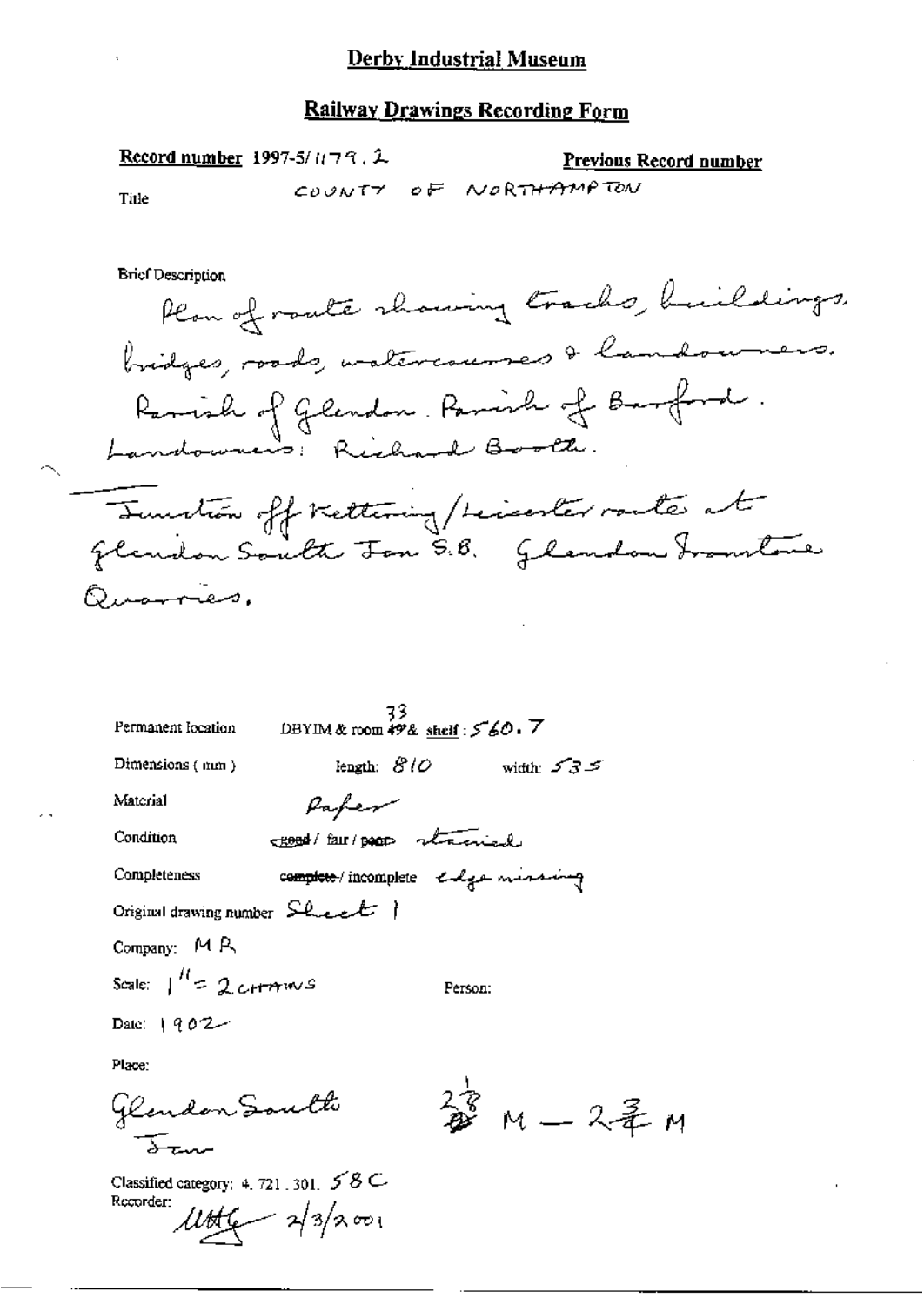### Railway Drawings Recording Form

Record number 1997-5/ $\mu$ 79, 3

Previous Record number

Title

COUNTY OF NORTHAMPTON

**Brief Description** 

Plan of route showing tracks, buildings. bridges, roads, watercourses & landourners. Parcial of Rushlin. Parcial of Barford. Parish of Newton.<br>Landowners: Rechard Booth: William Capel Clarke Flombill. Oute of Buccleugh. Glandon Sidings 5.B. Bradge over River Ise.

| Permanent location                                    | 33<br>DBYIM & room $\stackrel{33}{\bullet}$ & <u>shelf</u> : $560.7$ |             |
|-------------------------------------------------------|----------------------------------------------------------------------|-------------|
| Dimensions (mm)                                       | length: $B/O$                                                        | width $535$ |
| Material                                              | fafew                                                                |             |
| Condition                                             | <del>cood</del> /fair/pear strained                                  |             |
| Completeness                                          | complete incomplete colge mining                                     |             |
| Original drawing number $\mathcal{L}_{\text{test}}$ 2 |                                                                      |             |
| Company: MR                                           |                                                                      |             |
| Scale: $\int_0^H = 2cH$                               |                                                                      | Person:     |
| Date: $902 -$                                         |                                                                      |             |
| Place:                                                |                                                                      |             |

 $24M - 32M$ 

Classified category: 4, 721, 301,  $58C$ Recorder:  $\mu$ tte  $-$  2/3/2001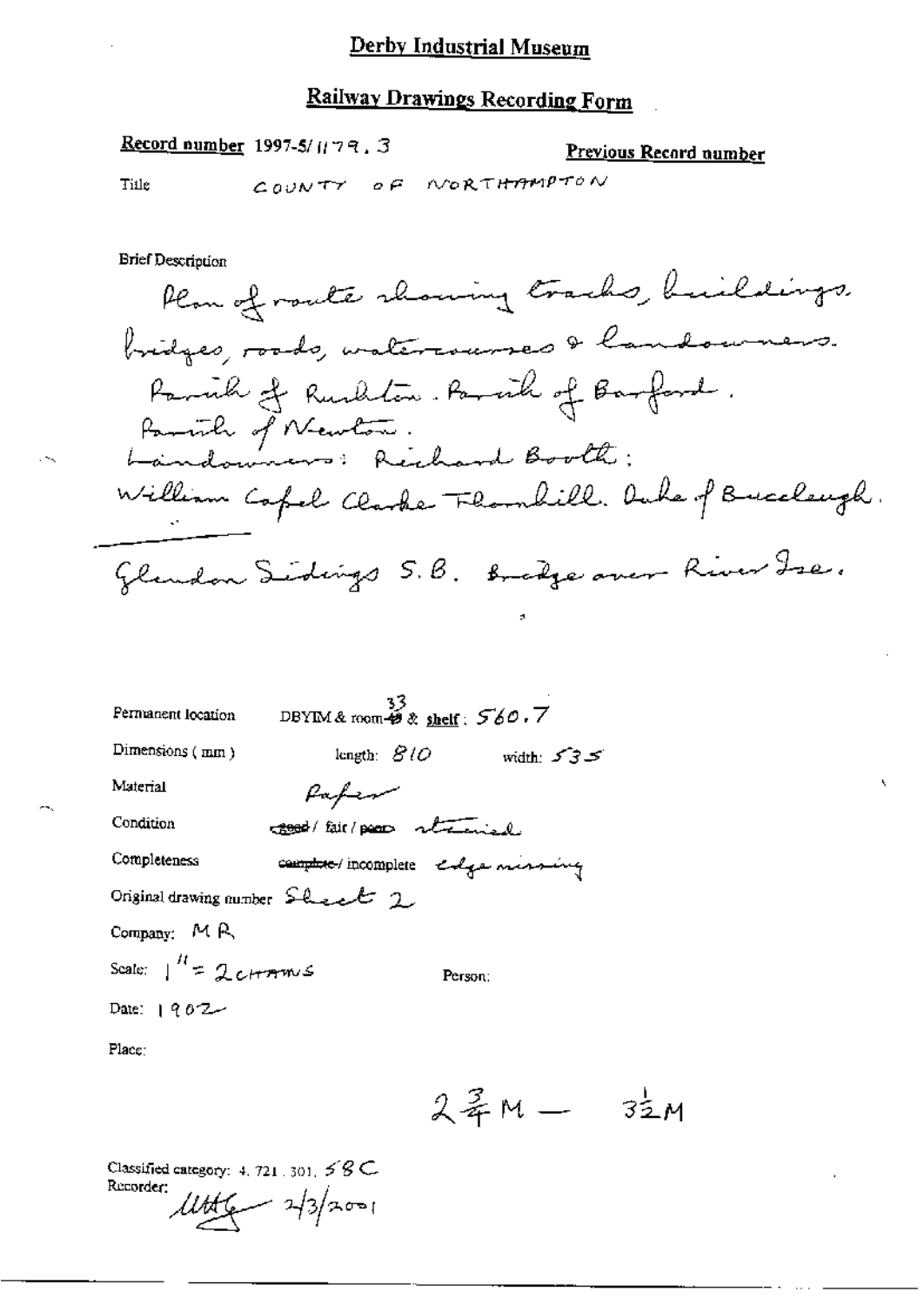### **Railway Drawings Recording Form**

Record number 1997-5/ $179.4$ 

Previous Record number

Title

Ţ,

COUNTY OF NORTHAMPTON

**Brief Description** Plan of route showing tracks, huildings, bridges, roods, watercourses & landowners. Family of great Ochley, Paral of Newton. Landounas: Duke of Bucchangh. Storefield S.B.

| Permanent location              | DBYIM & room 49 & shelf: $560.7$    |              |
|---------------------------------|-------------------------------------|--------------|
| Dimensions (mm)                 | length: $\mathcal{B}/\mathcal{O}$   | width: $535$ |
| Material                        | Paper                               |              |
| Condition                       | come fair pour stained              |              |
| Completeness                    | complete / incomplete endge mussing |              |
| Original drawing number Sheet 3 |                                     |              |
| Company: MR                     |                                     |              |
| Scale: $1'' = 2c$ rmws          | Person:                             |              |
| Date: $1902 -$                  |                                     |              |
| Place:                          |                                     |              |

 $34M - 44M$ 

Classified category: 4, 721, 301,  $58C$ Recorder:  $10 + 43$ /2001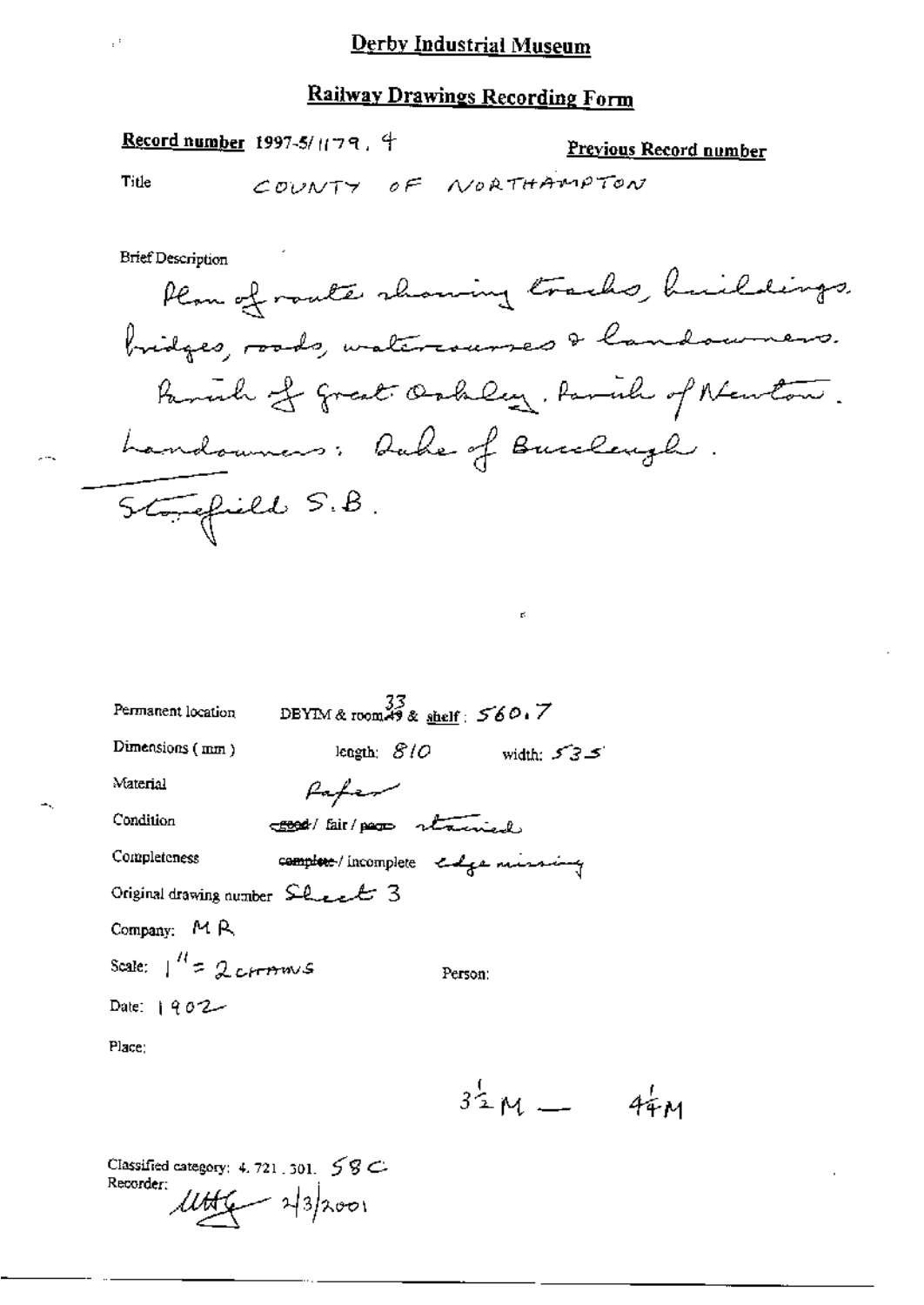Record number 1997-5/ $H79, 5$ 

Previous Record number

5 м

Title

COUNTY OF NORTHAMPTON

**Brief Description** 

Plan of route showing tracks, buildings. bridges, roads, watercourses & landowners. Parish of Great Oakley. Paril of Newton. Landowners: Duke of Buccleuch. Sur William de Capell Brooke,

Station area.

| Permanent location   | 33<br>DBYIM & room #9 & shelf: 560.7  |              |
|----------------------|---------------------------------------|--------------|
| Dimensions $(mn)$    | iength: $\mathcal{B}$ / $\mathcal{O}$ | width: $535$ |
| Material             | Paper                                 |              |
| Condition            | cood/fair/poco stanisl                |              |
| Completeness         | complete / incomplete codge musicing  |              |
|                      | Original drawing number Sheech 4      |              |
| Company: MR          |                                       |              |
| Scale: 1″= 2 cHrmmus |                                       | Person:      |
| Date: $1902 -$       |                                       |              |
| Place:               |                                       |              |
| Geddington           |                                       | 44M          |

Classified category: 4, 721, 301,  $58C$ Recorder:  $\mu$ tte = 2/3/2001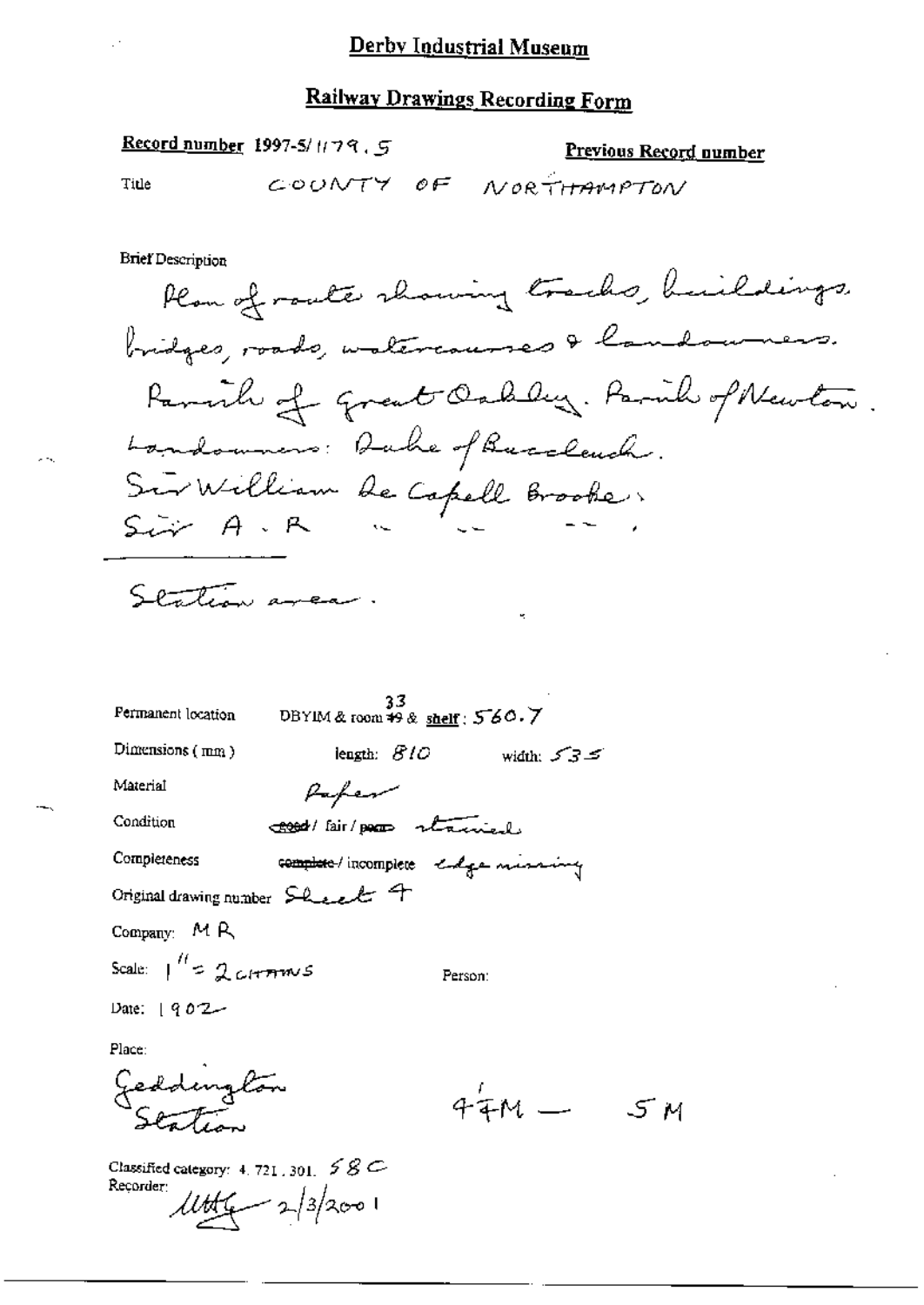## Record number 1997-5/1179, 6

#### Previous Record number

Title

 $\mathcal{O}^{\mathcal{A}}$ 

COUNTY OF NURTHAMPTON

**Brief Description** 

 $\boldsymbol{\phi}$ 

| Permanent location                                                                           | 33<br>DBYIM & room $\overline{49}$ & shelf: $560.7$ |              |
|----------------------------------------------------------------------------------------------|-----------------------------------------------------|--------------|
| Dimensions $(mm)$                                                                            | length: $810$                                       | width: $535$ |
| Material                                                                                     | Paper                                               |              |
| Condition                                                                                    | coord fair por returned.                            |              |
| Completeness                                                                                 | complete / incomplete edge missing                  |              |
| Original drawing number $\mathsf{S}\mathsf{L}_\mathsf{L}\mathsf{L}\mathsf{L}'$ $\mathsf{S}'$ |                                                     |              |
| Company: $M R$                                                                               |                                                     |              |
| Scale: $1'' = 2 \text{ terms}$                                                               | Person:                                             |              |
| Date: $1902 -$                                                                               |                                                     |              |
| Place:                                                                                       |                                                     |              |

 $5M - 5^{3}M$ 

Classified category: 4, 721, 301,  $58C$ Recorder:  $lltt(1) = 2/3/2001$ 

нų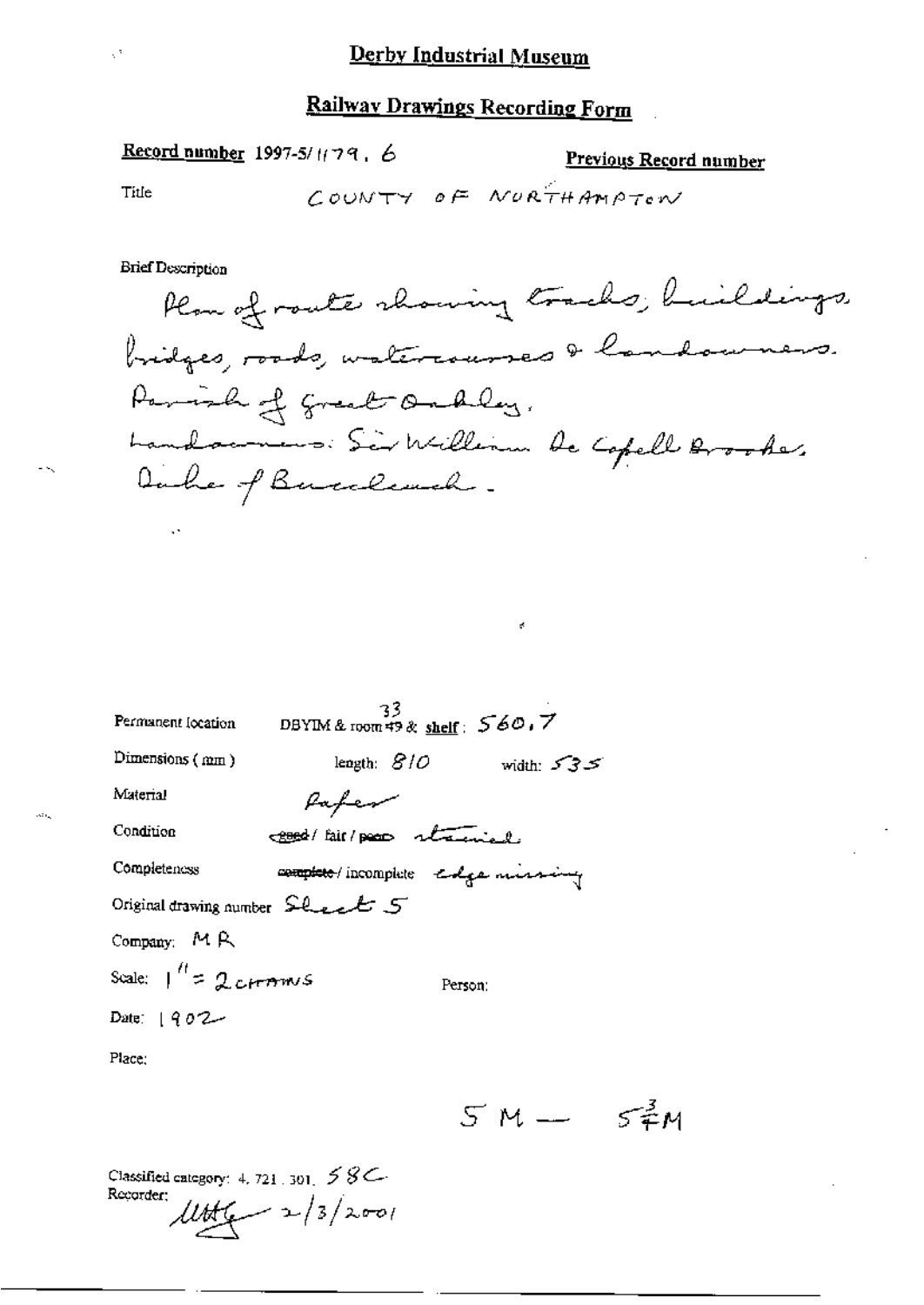### Record number 1997-5/1(79, 7)

### Previous Record number

Title

COUNTY OF NORTHAMPTON

**Brief Description** 

Plan of route showing tracks, huildings. bridges, roads, watercourses & landowners. Parish of Great Oakley, Arrish of Corley bandocomers. Sir William de Capell Brooke. Duke of Buccleach. Earl of Cardigan.

¢

| Permanent location            | 33<br>DBYIM & room $\stackrel{\sim}{\leftrightarrow}$ & shelf ; $560.7$ |              |
|-------------------------------|-------------------------------------------------------------------------|--------------|
| Dimensions (mm)               | iength: <i>810</i>                                                      | width: $535$ |
| Material                      | Pafer                                                                   |              |
| Condition                     | cood/ fair/paren staining                                               |              |
| Completeness                  | complete incomplete endge minimum                                       |              |
| Original drawing number Sheel |                                                                         |              |
| Company: $M R$                |                                                                         |              |
| Scale: $1^{H}$ = 2 cH mws     | Person:                                                                 |              |
| Date: $902 -$                 |                                                                         |              |
| Place:                        |                                                                         |              |

 $54M - 62M$ 

Classified category: 4, 721, 301, 5 8C Recorder:  $1000 - 23/2000$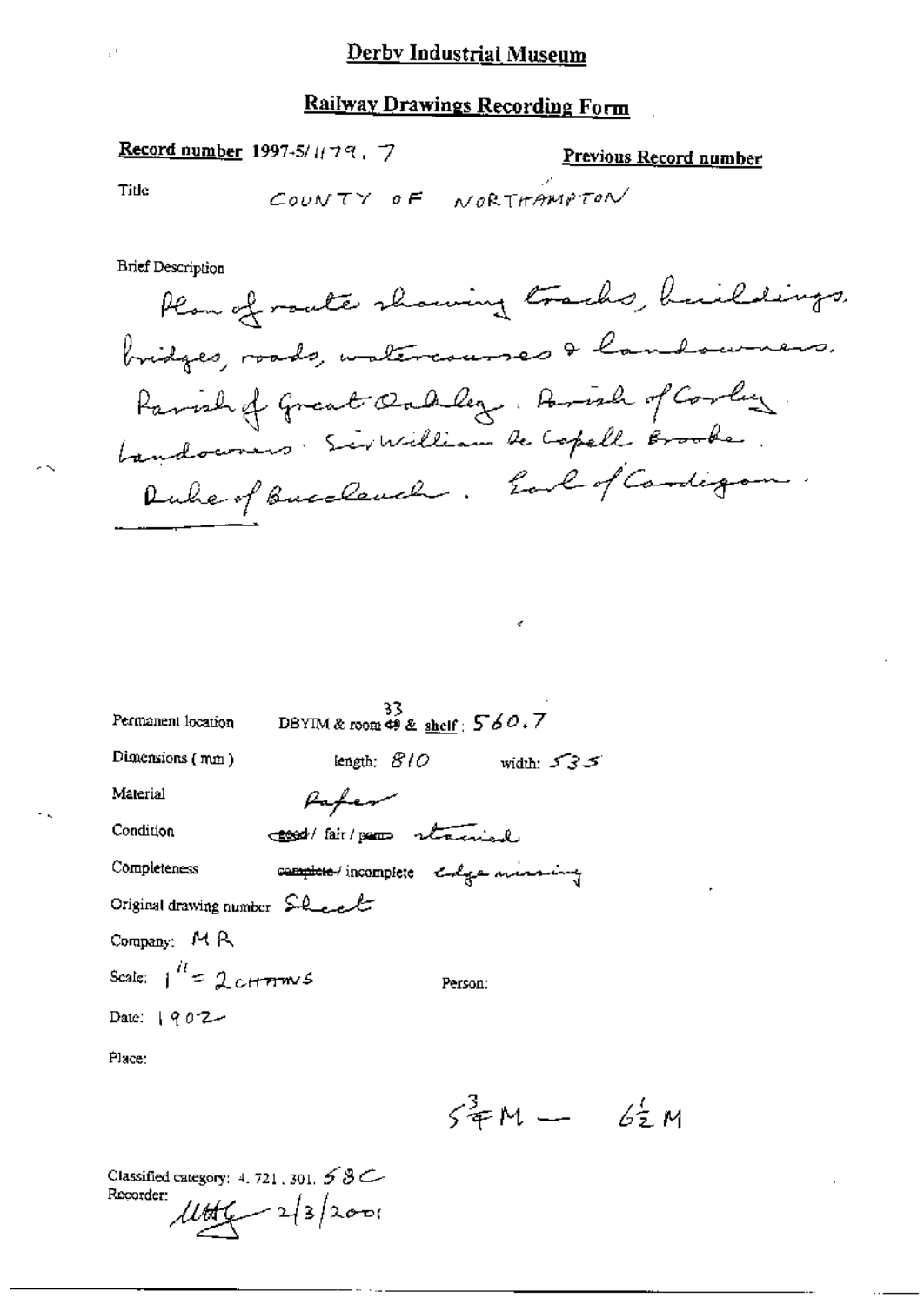Record number 1997-5/ $u \rightarrow 9$ ,  $\beta$ 

Previous Record number

Title

ж,

 $\mathcal{O}$ 

COUNTY OF NORTHAMPTON

**Brief Description** 

| Permanent location                                                           | DBYIM & room $\mathcal{B}$ & shelf: $560.7$ |              |
|------------------------------------------------------------------------------|---------------------------------------------|--------------|
| Dimensions $(mm)$                                                            | length: $B1O$                               | width: $535$ |
| Material                                                                     | Paper                                       |              |
| Condition                                                                    | <b>Cood</b> / fair/poor stand               |              |
| Completeness                                                                 | complete incomplete endge mining            |              |
| Original drawing number $\mathsf{S}\mathsf{L}\mathsf{L}\mathsf{L}\mathsf{L}$ |                                             |              |
| Company: MR                                                                  |                                             |              |
| Scale: $1^{\prime\prime} = 2$ cH $\tau$ mus                                  | Person:                                     |              |
| Date: $902 -$                                                                |                                             |              |
| Place:                                                                       |                                             |              |

 $62^6M - 74M$ Cooling

Classified category: 4, 721, 301,  $\angle$ 8C-Recorder;  $\frac{11666}{2} - 2/3/2001$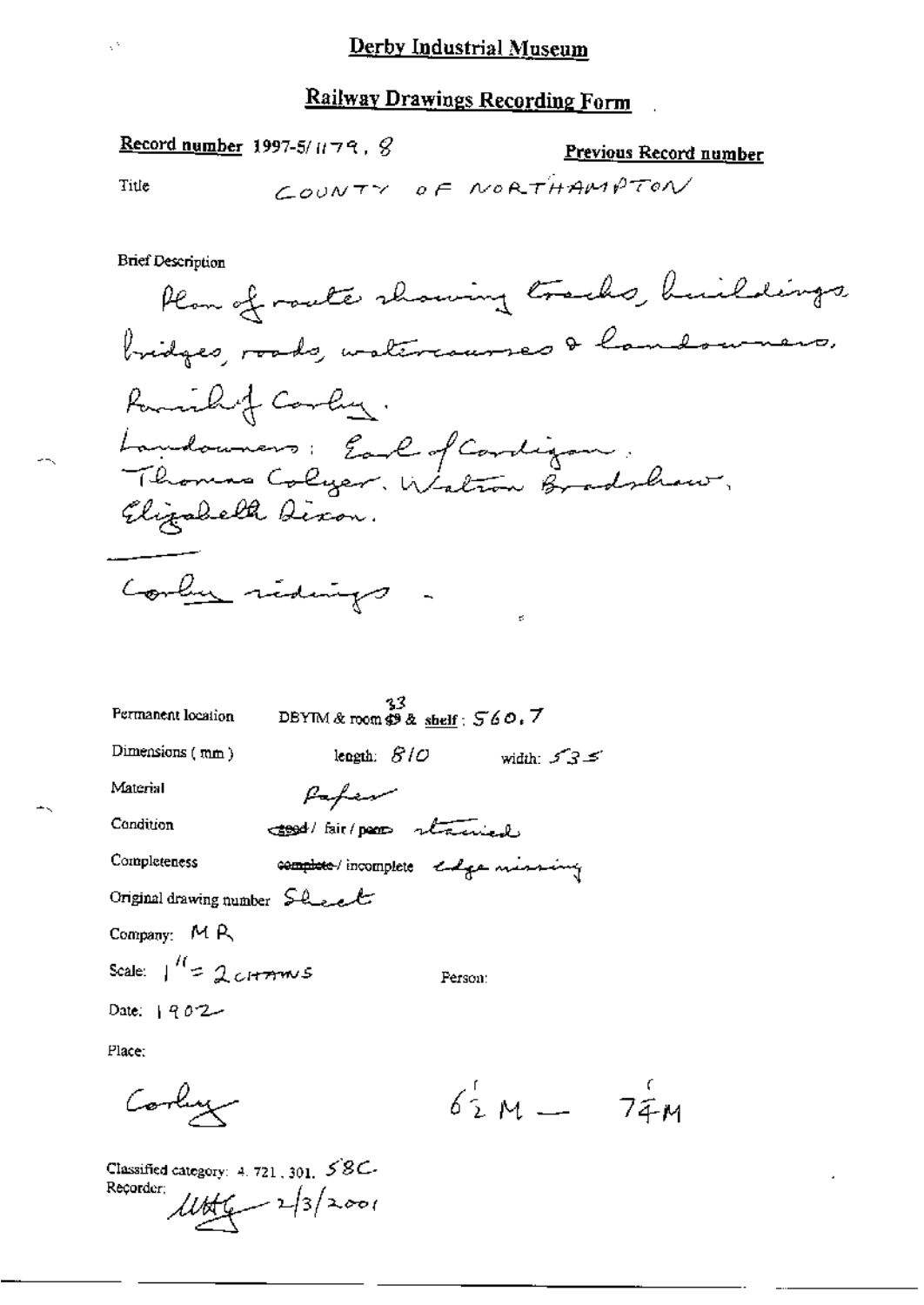Record number 1997-5/1(79, 9)

**Previous Record number** 

Title

COUNTY OF NORTHAMPTON

**Brief Description** 

Plan of route showing tracks, huildings. bridges, roads, watercourses & landowners. Parish of Corby. Landonners: Earl of Cardigan.<br>Theomas Calyer. Austin Rison. Thomas Woole. Temes Rain. Thomas White, Richard gray. Frances Clifford. Rev-BEWBennett, ThosPuttrise. Edmund Butterworth & Wife, William B Sarrington. John Burgers. Watson Bradshaw, Rebecca Ralph. Station avec. Dogas vidings South & North. DBYIM & room  $\mathcal{Z}_{\& \underline{\text{shell}}}$ : 560.7 Dimensions (mm) length:  $\mathcal{B}$  /  $\mathcal{O}$ کے کی *Width:* ک Material Pafer Condition good (fair) pour stained Completeness complete / incomplete edge missing Original drawing number  $SL$ Company: MR Scale:  $1^{11} = 2$  ctraws Person: Date:  $1902 -$ Place: Weldon & Cooly  $74M - 8M$ Station Classified category: 4, 721, 301,  $58C$ Recorder:

 $\mu$ tte  $\sim$   $\frac{1}{2}$   $\sim$   $\sim$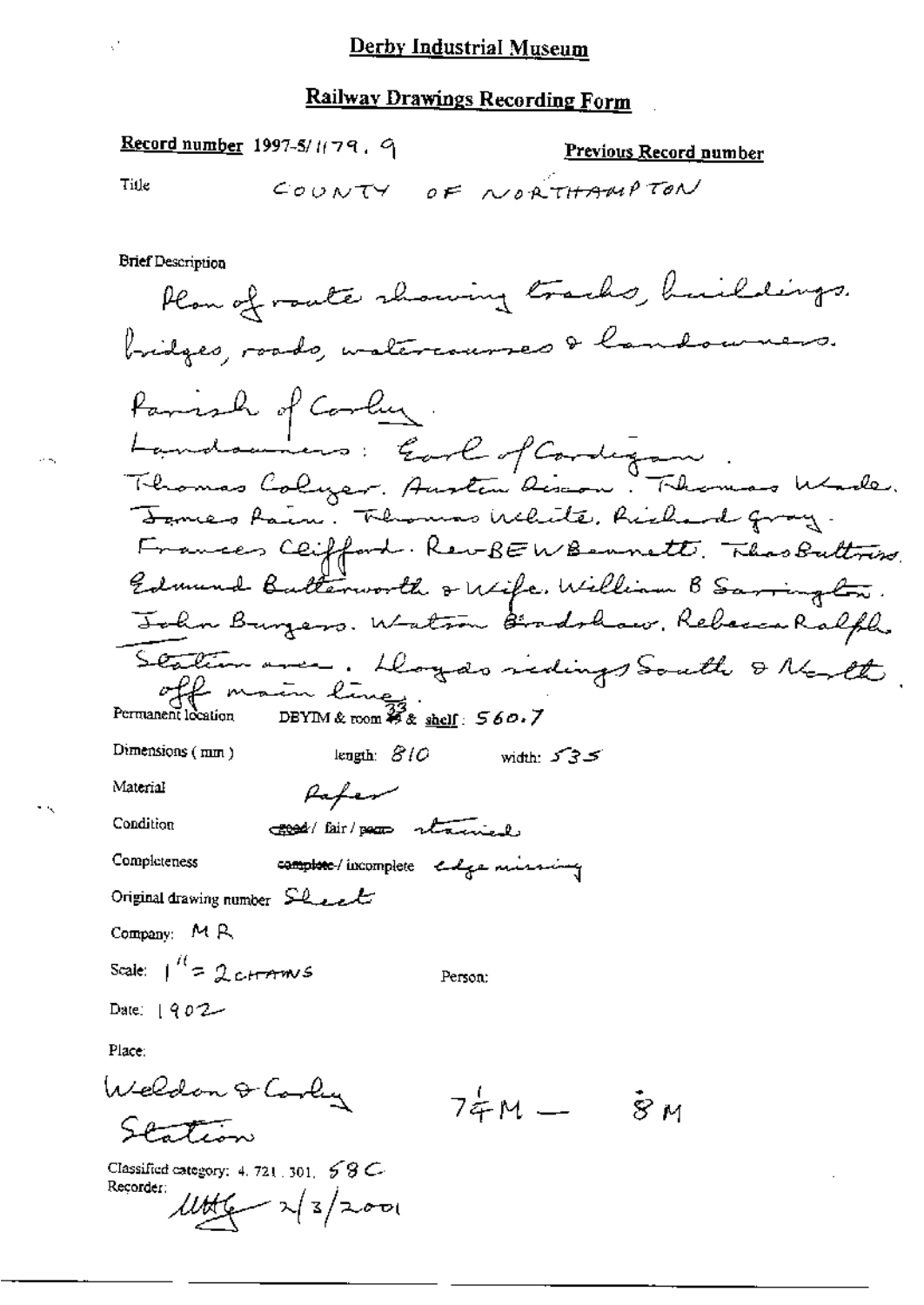Record number 1997-5/ $\mu$ 79, 10

Previous Record number

Title

COUNTY OF NORTHAMPTON

**Brief Description** 

Plan of route showing tracks, buildings, bridges, roads, watercaurses & landowners. Parish of Corby:<br>Landouners: Earl of Cardigan. Sedings into bloyd s- Co tronstructionles. South end Cooky Lumel.

| Permanent location                                                      | 33<br>DBYIM & room $\not\Rightarrow$ & shelf : $560.7$ |            |
|-------------------------------------------------------------------------|--------------------------------------------------------|------------|
| Dimensions (mm)                                                         | length: $BIO$                                          | width: 535 |
| Material                                                                | Paper                                                  |            |
| Condition                                                               | creed this poor stained                                |            |
| Completeness                                                            | complete / incomplete colga missing                    |            |
| Original drawing number $\mathcal{L}_{\text{test}}$ $\in$ $\mathcal{C}$ |                                                        |            |
| Company: $M R$                                                          |                                                        |            |
| Scale: $1^{\prime\prime}$ = 2 cH mw s                                   |                                                        | Person:    |
| Date: $1902 -$                                                          |                                                        |            |
| Place:                                                                  |                                                        |            |

 $8M - 82M$ 

Classified category: 4, 721, 301,  $\leq$   $\leq$   $\leq$ Recorder:  $14 + 232001$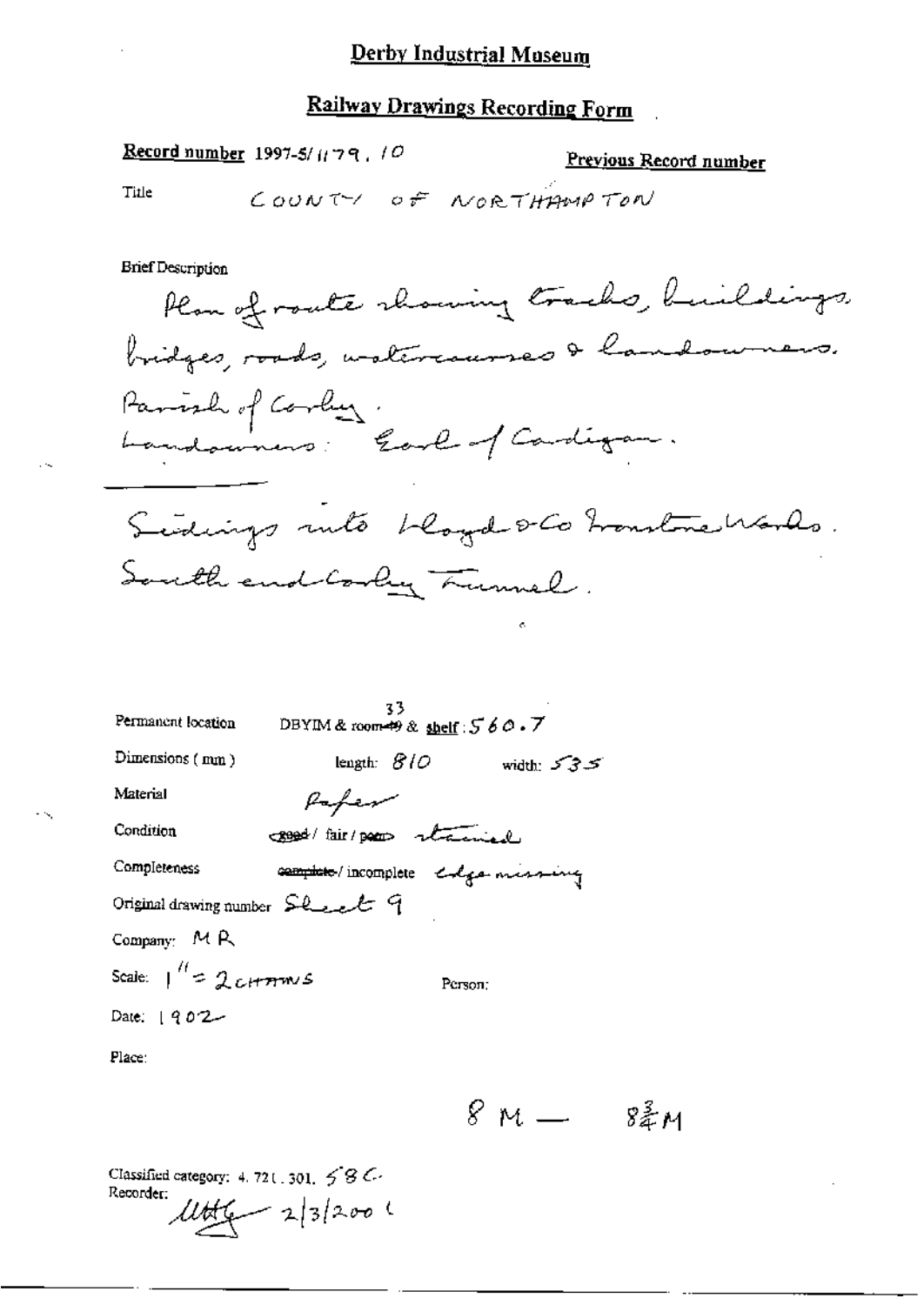Record number 1997-5/1179, 11

Previous Record number

Title

COUNTY OF NORTHAMPTON

**Brief Description** 

Plan of route showing tracks, buildings, bridges, roads, watercauses & landourners. Parish of gretton. Landowners: Earl of Cardigan. Earl Winchilses & Nattingham

š.

| $33$<br>DBYIM & room $49$ & shelf : $560.7$<br>Permanent location |                                     |     |
|-------------------------------------------------------------------|-------------------------------------|-----|
| Dimensions $(mn)$<br>length: $\mathcal{S}$ / $\mathcal{O}$        | width: $535$                        |     |
| Material<br>Hafer                                                 |                                     |     |
| Condition<br>cood/fair/pego stained                               |                                     |     |
| Completeness                                                      | complete / incomplete colga missing |     |
| Original drawing number $SL$ e et (0                              |                                     |     |
| Company: MR                                                       |                                     |     |
| Scale: $1^{\prime\prime} = 2c$ H $m$ s                            | Person:                             |     |
| Date: 1902                                                        |                                     |     |
| Place:                                                            |                                     |     |
| Cooky Trunnel                                                     | $8\frac{3}{4}$ M $-$                | 92M |
| Classified category: 4, 721 301 $\leq$ 8 $\sim$                   |                                     |     |

Recorder  $lltt_{4} = 2|3|2001$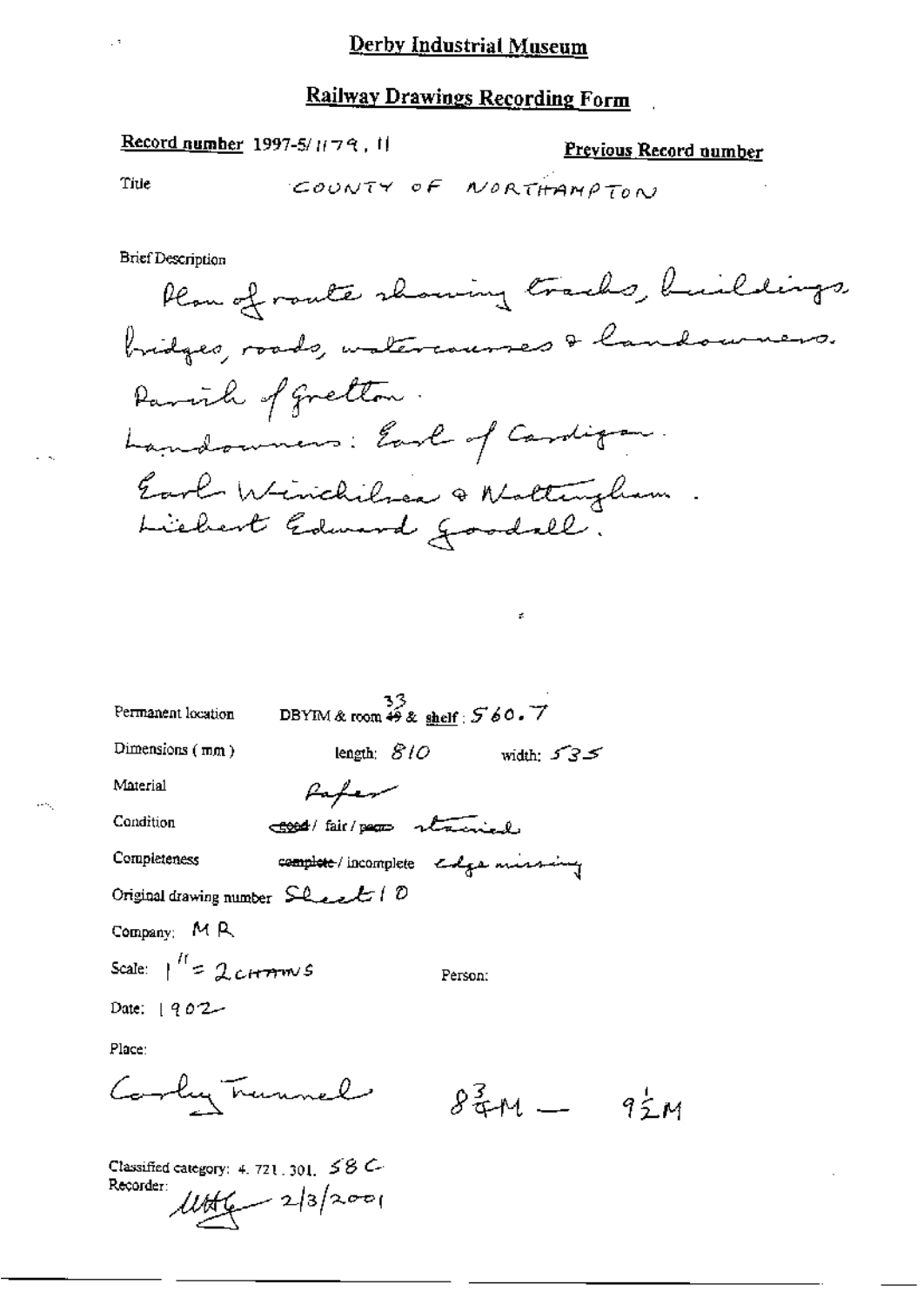#### Railway Drawings Recording Form

Record number 1997-5/1179, 12-Previous Record number COUNTY OF NORTHAMPTON Title **Brief Description** Plan of roate showing tracks, huildings. bridges, roads, watercourses & landowners. Darish of gretton. Landowners; Liebert Edward groodall. William Laston. Earl Winchilser & Nottingham. Calterine Smith. North end of tunnel. 0BYIM & room  $\mathcal{D}$  & shelf :  $560.7$ Permanent location Dimensions (mm) length:  $8/0$ width:  $535$ Material Paper Condition cook/fair/poor strengly complete/incomplete colgar missing Completeness Original drawing number  $SL_{\ell}L$  11 Company: MR Scale:  $1^{H}$  = 2 cH  $\tau$ m/s Person: Date:  $1902 -$ Place: Cordy Turnel  $92^1$ M  $-$  102M

Classified category: 4, 721, 301,  $\leq 8C$ Recorder:  $4446 - 2/3/2001$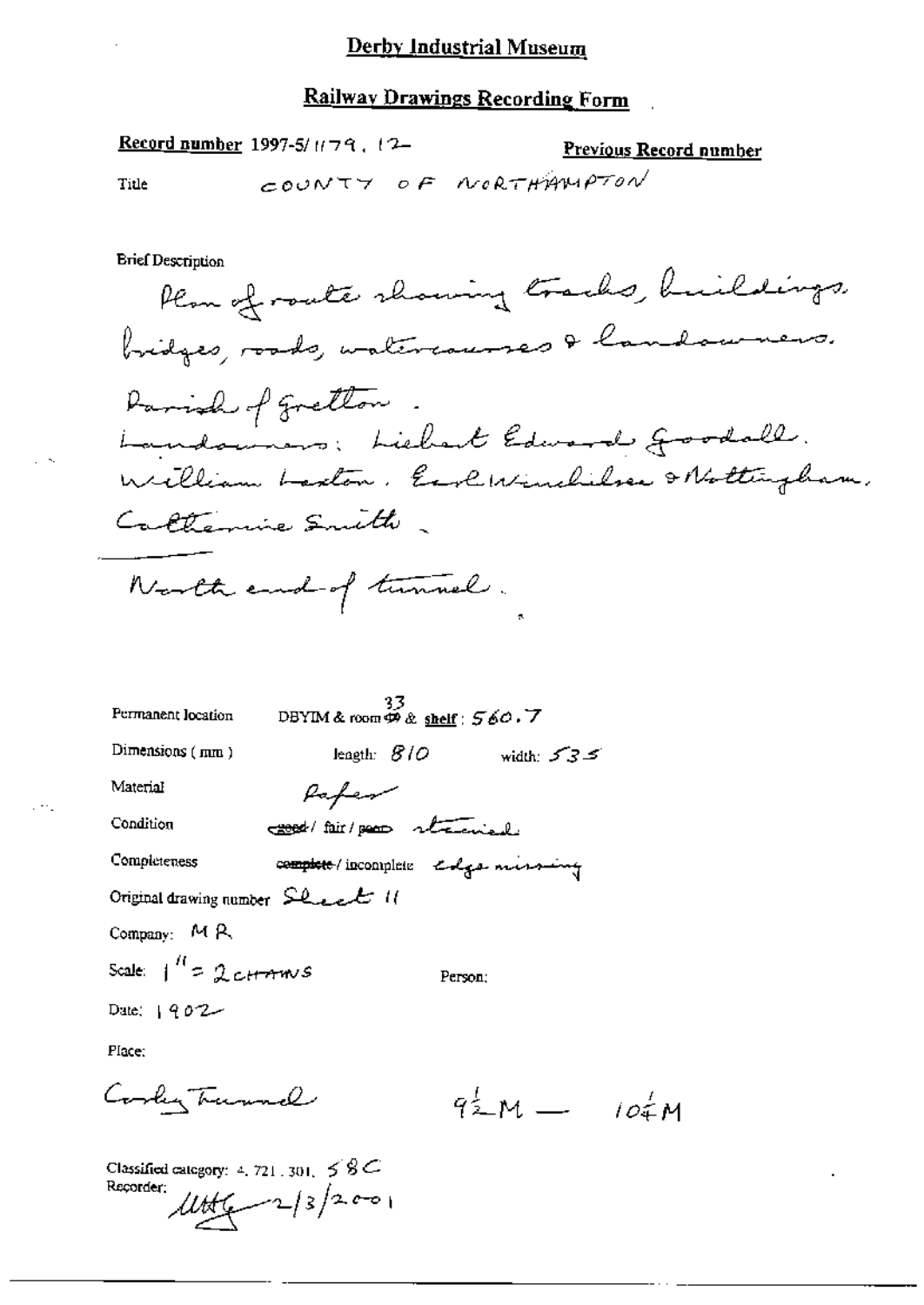Record number 1997-5/1(79, 13

#### Previous Record number

Title

 $\bar{\mathbb{P}}^1$ 

COUNTY OF NORTHAMPTON

**Brief Description** 

Place:

÷.

Classified category: 4, 721, 301, 58C Recorder:  $446 - 13/2001$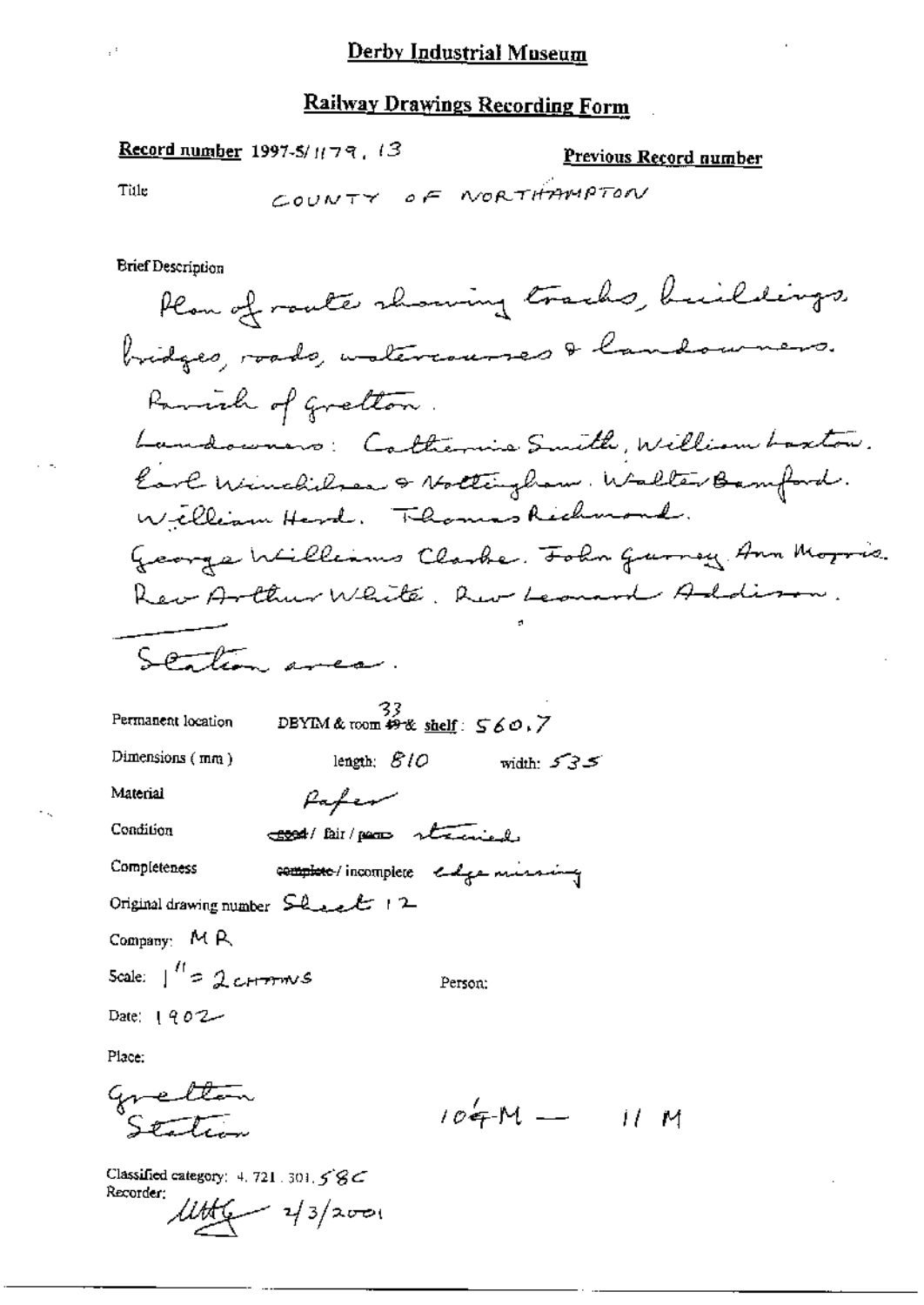Record number 1997-5/1179, 19-Previous Record number COUNTY OF NORTHAMPTON Title

**Brief Description** 

 $\mathcal{O}$ 

÷.

 $\mathcal{L}$ 

| Permanent location               | 33<br>DBYIM & room#9 & <u>sheif</u> : 560.7 |              |
|----------------------------------|---------------------------------------------|--------------|
| Dimensions $(mn)$                | length: $\mathcal{B}/\mathcal{O}$           | width: $535$ |
| Material                         | Parfer                                      |              |
| Condition                        | 2000/ Bir/par stanied                       |              |
| Completeness                     | complete / incomplete edge mining           |              |
| Original drawing number Sheet 13 |                                             |              |
| Company: $M R$                   |                                             |              |
| Scale: $1^{11}$ = 2 cH mws       |                                             | Person:      |
| Date: $1902 -$                   |                                             |              |
| Place:                           |                                             |              |

 $11 M - 11^2 M$ 

Classified category:  $4.721, 301, 58$ Recorder:  $lltt(1) = 2/3/2001$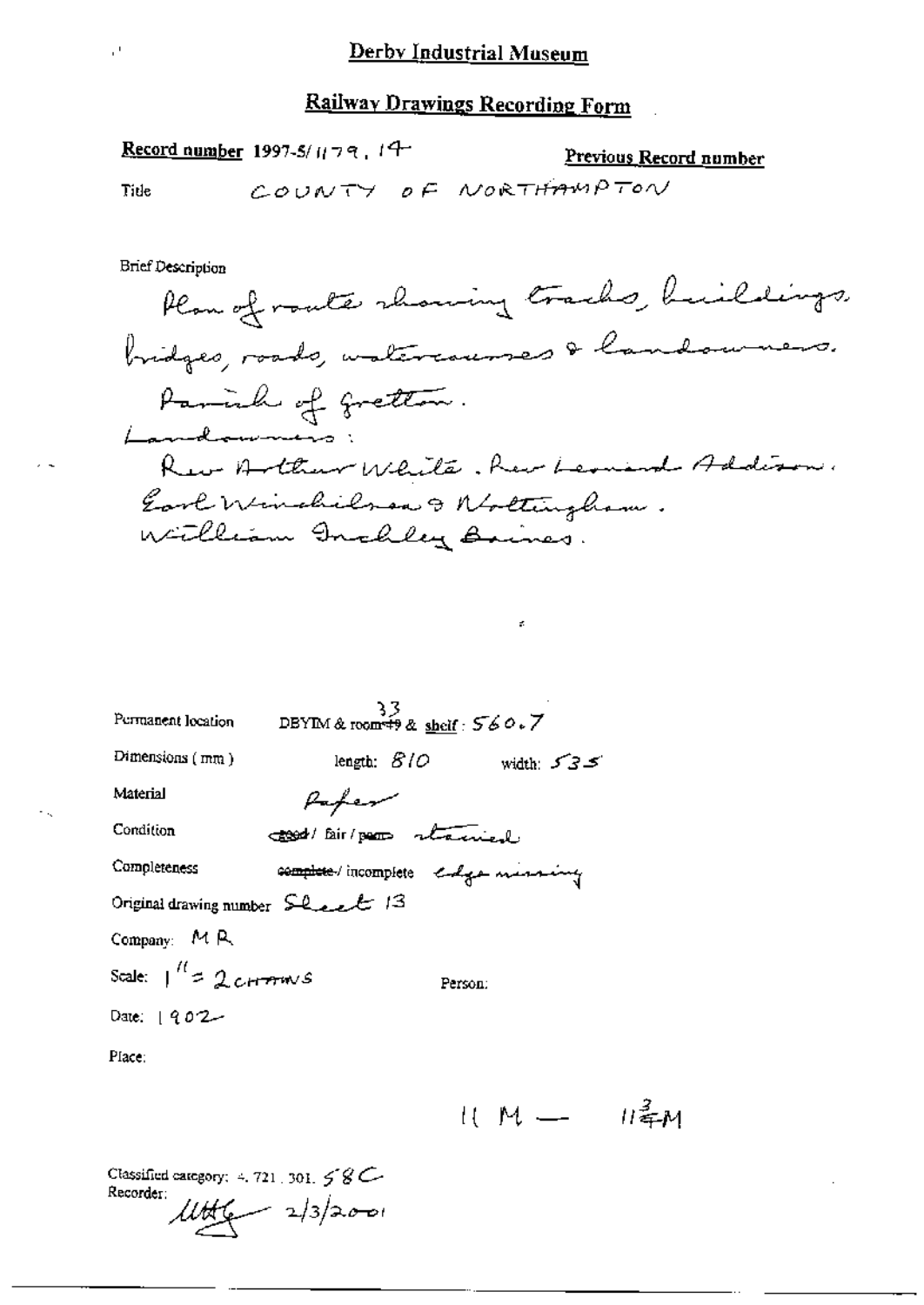Record number 1997-5/1179, 15 Previous Record number COUNTY OF NORTHAMPTON Title

**Brief Description** 

 $\mathbb{R}^3$ 

 $\mathcal{O}_{\mathcal{A}}$ 

×,

 $\epsilon$ 

| Permanent location              | 23.<br>DBYIM & room $49$ & shelf: $560.7$                                                      |              |
|---------------------------------|------------------------------------------------------------------------------------------------|--------------|
| Dimensions $(mn)$               | length: $\mathcal{S}/\mathcal{O}$                                                              | width: $535$ |
| Material                        | Pafer                                                                                          |              |
| Condition                       | Cook/ fair/poor received                                                                       |              |
| Completeness                    | complete / incomplete colga missing                                                            |              |
|                                 | Original drawing number $\mathsf{S}\mathsf{L}_{\mathsf{c}\mathsf{c}\mathsf{c}}\mathsf{L}'$ 19- |              |
| Company: $M R$                  |                                                                                                |              |
| Scale: $\int_{0}^{H} = 2cH + m$ | Person:                                                                                        |              |
| Date: $902 -$                   |                                                                                                |              |
|                                 |                                                                                                |              |

Place;

 $11^{\frac{3}{4}}M - 12^{\frac{1}{2}}M$ 

Classified category: 4, 721, 301,  $\leq$   $\mathcal{G}$   $\subset$ Recorder:  $11 + 23/2001$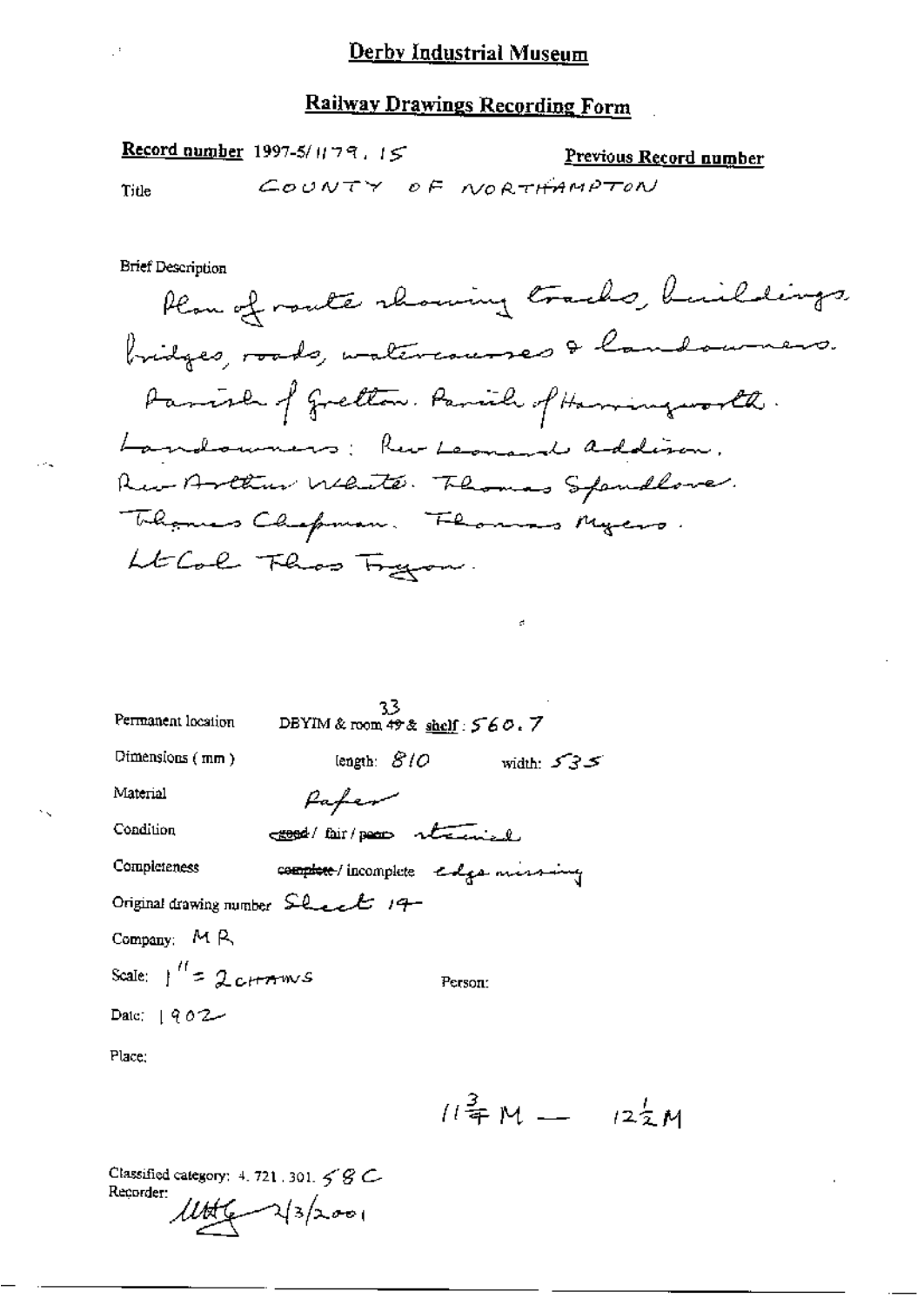Title

 $\mathbb{P}^1$ 

Previous Record number

COUNTY OF NORTHAMPTON

**Brief Description** 

Record number 1997-5/1179, 16

 $\boldsymbol{\pi}$ 

| Permanent location                     | 33<br>DBYIM&room+9& <u>shelf</u> :56の.7 |                            |                                   |  |
|----------------------------------------|-----------------------------------------|----------------------------|-----------------------------------|--|
| Dimensions (mm)                        |                                         | length: $B/O$ width: $S3S$ |                                   |  |
| Material                               | fafew                                   |                            |                                   |  |
| Condition                              | good/fair/poor stand                    |                            |                                   |  |
| Completeness                           | complete / incomplete endge missing     |                            |                                   |  |
|                                        | Original drawing number Sheet 15        |                            |                                   |  |
| Company: $M R$                         |                                         |                            |                                   |  |
| Scale: $\int_{0}^{H}$ = 2 cH $\pi$ m/s |                                         | Person:                    |                                   |  |
| Date: $902 -$                          |                                         |                            |                                   |  |
| Place:                                 |                                         |                            |                                   |  |
| Harringworth                           |                                         |                            |                                   |  |
| P                                      |                                         |                            | $12\frac{1}{2}M - 13\frac{1}{4}M$ |  |
|                                        |                                         |                            |                                   |  |

Classified category: 4, 721, 301, 5 8 C-Recorder:  $446 - 213/200$ 

 $\mathcal{L} \rightarrow \mathcal{L}$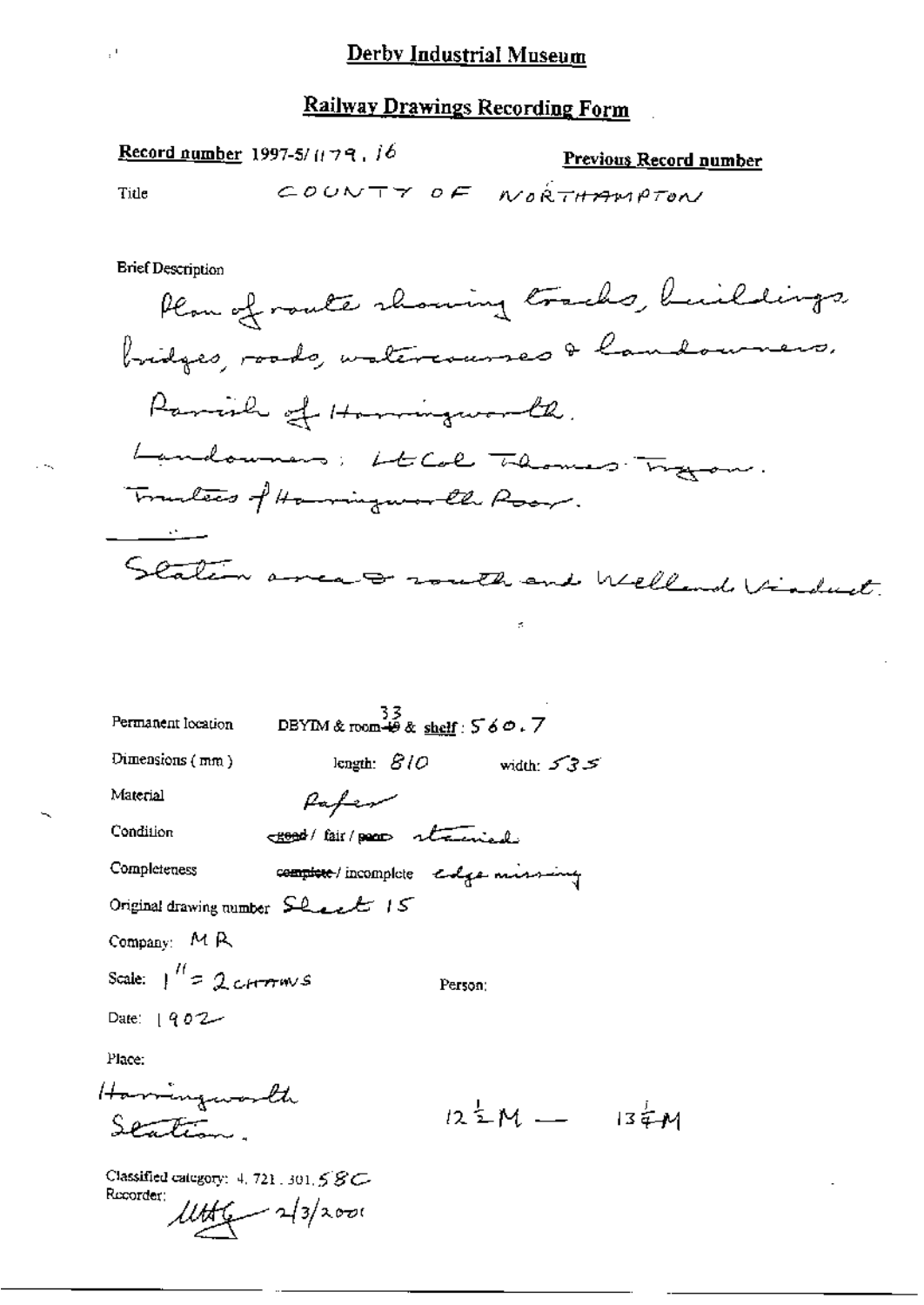### Record number 1997-5/1179, 17

## Previous Record number

Title

Ų.

ÿ.

**Brief Description** 

| Permanent location                             | 33<br>DBYIM & room $#x$ shelf: $560.7$ |                                   |  |
|------------------------------------------------|----------------------------------------|-----------------------------------|--|
| Dimensions (mm)                                |                                        | length: $B1O$ width: $53.5$       |  |
| Material                                       | Paper                                  |                                   |  |
| Condition                                      | cook/ fair/ poor stand                 |                                   |  |
| Completeness                                   |                                        | complete/incomplete colge missing |  |
| Original drawing number $SL$ events 16         |                                        |                                   |  |
| Company: $M R$                                 |                                        |                                   |  |
| Scale:   <sup>11</sup> = 2c <del>rra</del> mus |                                        | Person:                           |  |
| Date: 1902                                     |                                        |                                   |  |
| Place:                                         |                                        |                                   |  |
| Welland Vindert $134 M - 17$                   |                                        |                                   |  |

Classified category:  $4, 721, 301, 58$  C-Recorder:  $\frac{1146}{2} - \frac{1}{3} = -0$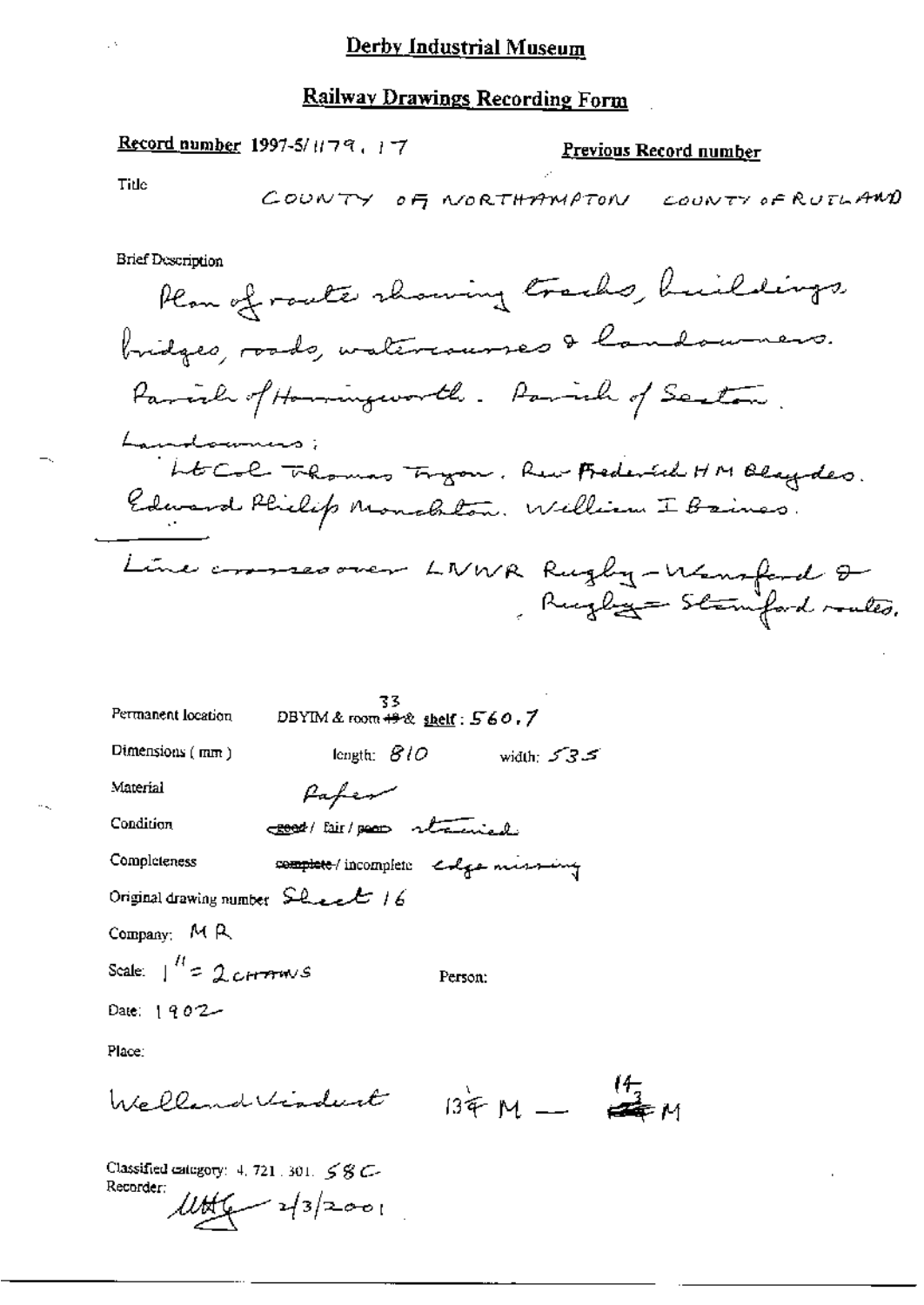#### **Railway Drawings Recording Form**

**Record number** 1997-5/1179.18 Previous Record number COUNTY OF RUTLAND Title **Brief Description** Plan of route showing tracks, huildings. bridges, roads, untercourses & landourses. Parish of Scoton. Parish of Glaston. Landaumers: Edward Philip Monchton. LIVWRC. Seaton Trunnel or passing over Scaton / uppingham LWWR conter.  $33$ <br>DBYIM & room #9 & shelf:  $560.7$ Permanent location Dimensions  $(mn)$ length:  $B1D$ width:  $535$ Paper Material cook/ fair/poor stained Condition complete/incomplete estge missing Completeness Original drawing number  $\text{Sheck}$  17 Company: MR Scale:  $\frac{1}{1}$  = 2 cH m w s Person: Date:  $902 -$ Place:

 $S_{\rm max}$  $14 M - 14^2 M$ ساھومبر دري

Classified category:  $4.721$ , 301,  $58$ C Recorder:  $4449 - 2/3/2001$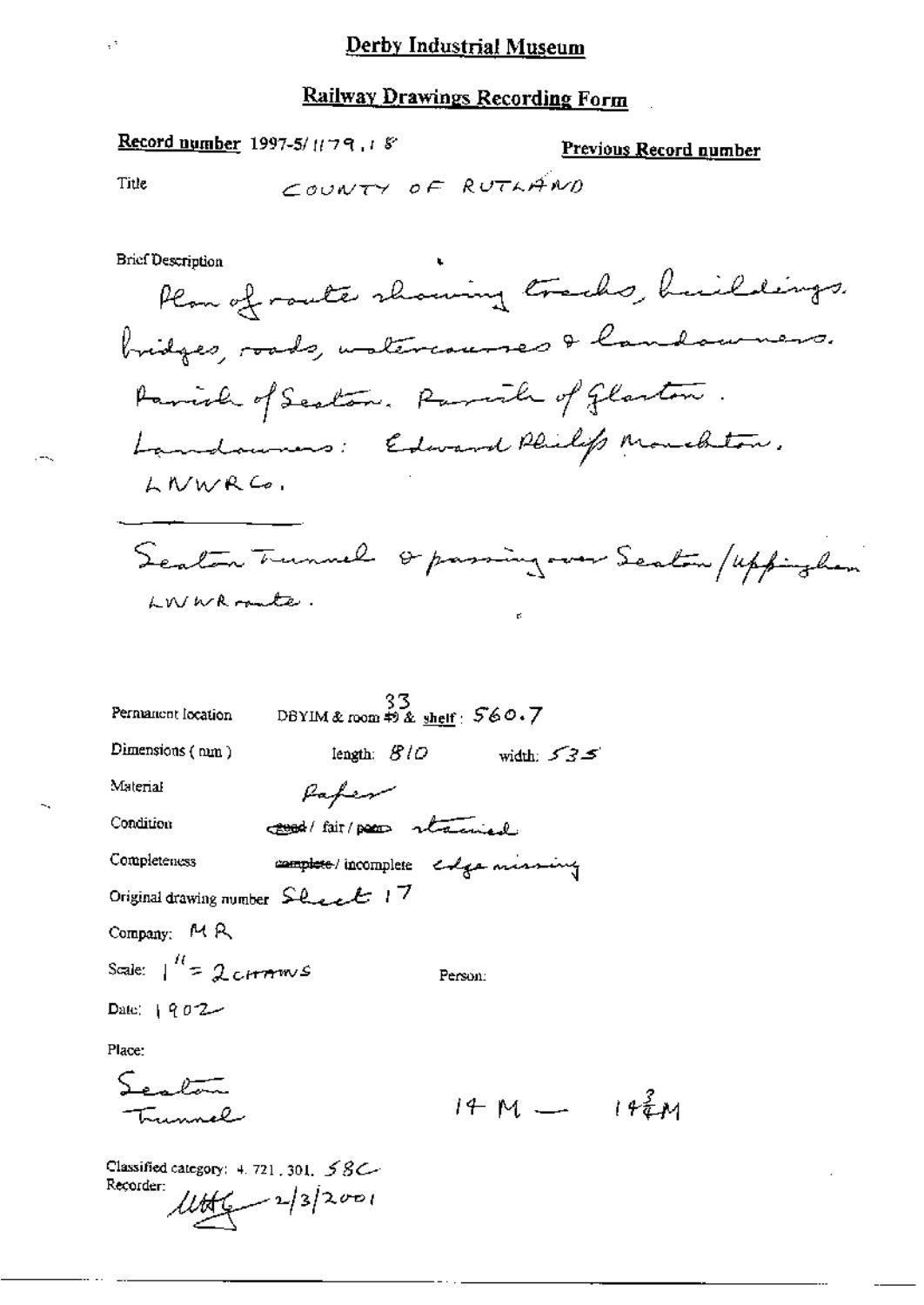## Railway Drawings Recording Form

Record number 1997-5/1179, 19

Previous Record number

Title

 $-$ 

COUNTY OF RUTHAND

**Brief Description** 

| Permanent location               | $^{33}_{\text{DBYIM}}$ & room $^{49}$ & shelf : 560. 7 |  |
|----------------------------------|--------------------------------------------------------|--|
| Dimensions (mm)                  | length: $BIO$<br>width: $535$                          |  |
| Material                         | Paper                                                  |  |
| Condition                        | tood/ lair/page stained.                               |  |
| Completeness                     | complete / incomplete edge missing                     |  |
| Original drawing number Sheet 18 |                                                        |  |
| Company: MR                      |                                                        |  |
| Scale: $1^{11} = 2$ channels     | Person:                                                |  |
| Date: $902 -$                    |                                                        |  |
| Place;                           |                                                        |  |
| glaston                          |                                                        |  |
|                                  | 14千M — 15元M                                            |  |

Classified category: 4, 721, 301, 58C- $11 + 2 - 13/200$ Recorder: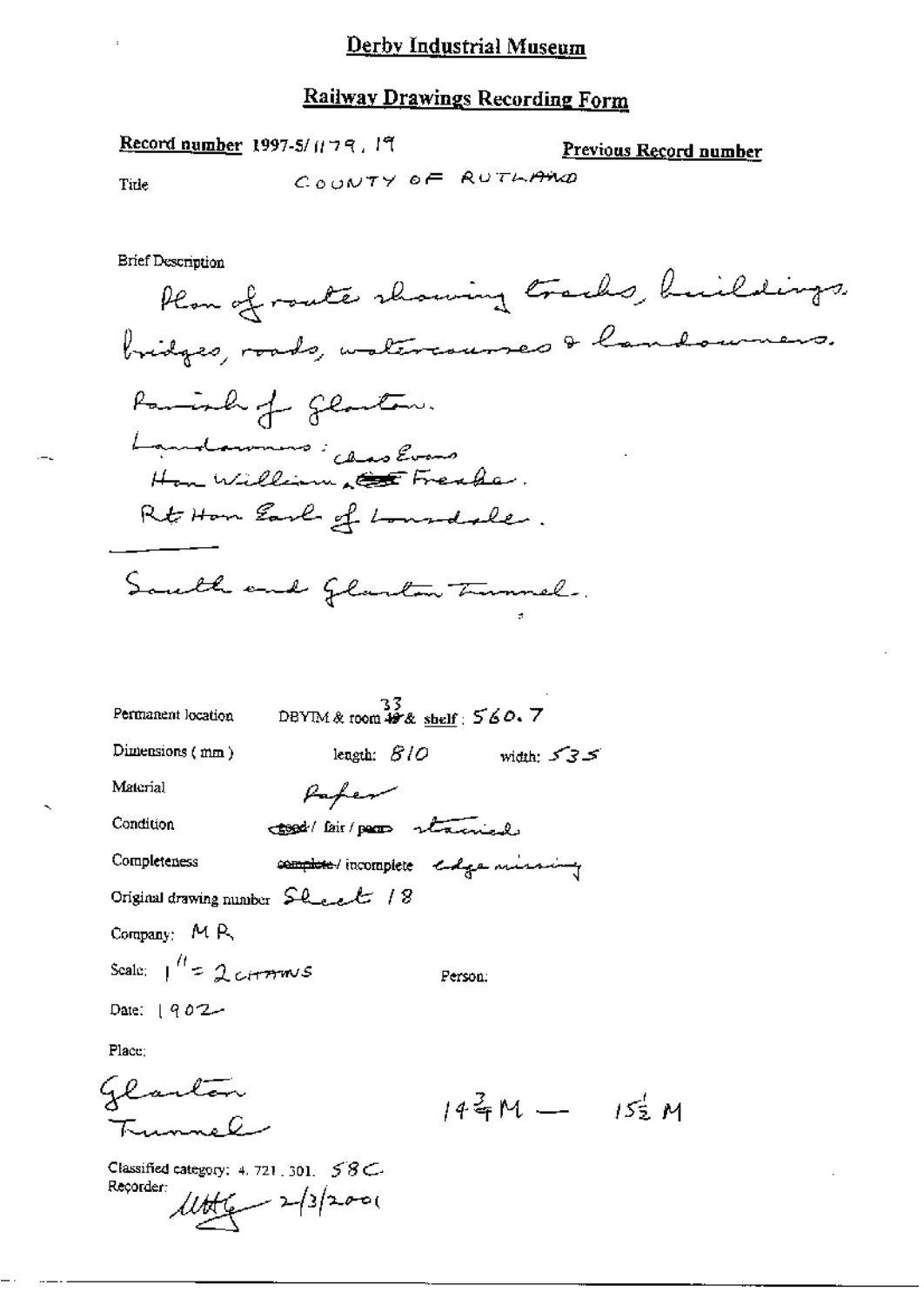#### **Railway Drawings Recording Form**

Record number 1997-5/ $H79$ , 20

Previous Record number

Title

COUNTY OF RUTLAND

**Brief Description** 

Plan of route showing tracks, buildings bridges, roads, watercourses & landowners. Parish of Glaston. Landowners: Marquisof Exeter. Hon William Chas Corano Frede. Toright D Berridge. Earl of Lonndale. North end tunnel.

| Permanent location                                 | 33<br>DBYIM& room中& shelf: 560. 7   |                            |       |
|----------------------------------------------------|-------------------------------------|----------------------------|-------|
| Dimensions $(mn)$                                  |                                     | length: $810$ width: $535$ |       |
| Material                                           | Paper                               |                            |       |
| Condition                                          | tood/lair/page stairs               |                            |       |
| Completeness                                       | complete / incomplete colga missing |                            |       |
| Original drawing number Sheel 19                   |                                     |                            |       |
| Company: MR                                        |                                     |                            |       |
| Scale: $1^{11}$ = 2 ctrown s                       |                                     | Person:                    |       |
| Date: $902 -$                                      |                                     |                            |       |
| Place:                                             |                                     |                            |       |
| Glanton<br>Trennel                                 |                                     | $15^{\frac{1}{2}}M$ -      | 16/4M |
| Classified category: $4.721 \cdot 301 \leq Q \leq$ |                                     |                            |       |

Recorder  $l l t + 2 |3|2001$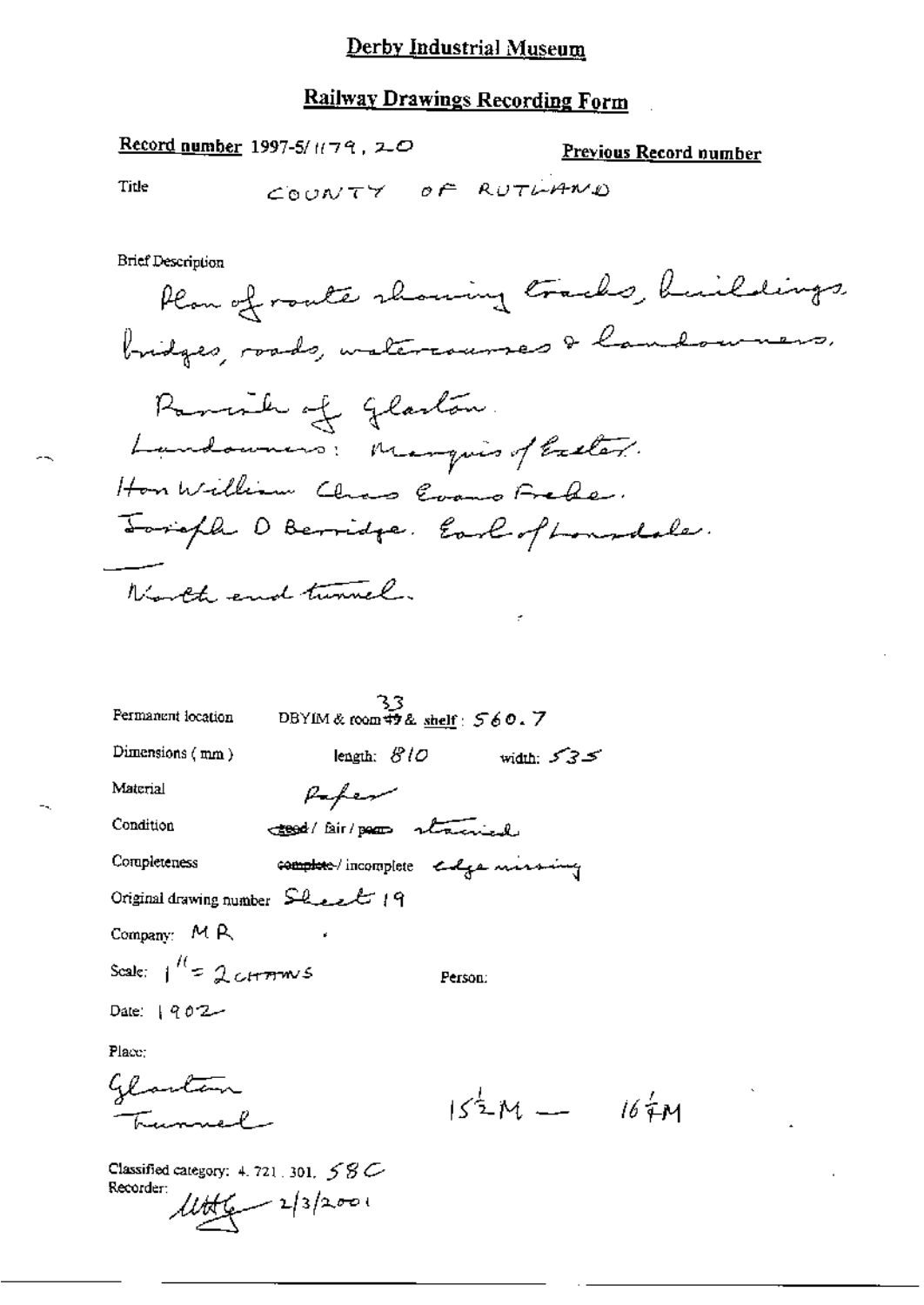### Record number 1997-5/1179, 20

Previous Record number

Title

- -.,

 $\mathcal{O}$ 

**Brief Description** 

 $\vec{\tau}$ 

| Permanent location          | DBYIM & room $\stackrel{33}{\bullet}$ shelf: $560.7$   |            |
|-----------------------------|--------------------------------------------------------|------------|
| Dimensions $(mn)$           | leagth: $\mathcal{BIO}$                                | width: 535 |
| Material                    | Paper                                                  |            |
| Condition                   | creed / fair / pages there is                          |            |
| Completeness                | complete / incomplete calgo massive                    |            |
|                             | Original drawing number $\mathcal{L}_{\text{test}}$ 20 |            |
| Company: MR                 |                                                        |            |
| Scale: $1^{11} = 2c$ trains | Person.                                                |            |
| Date: $1902 -$              |                                                        |            |
| Place:                      |                                                        |            |
| Wing Sideirys 5.B.          |                                                        | $164. M -$ |

Classified category:  $4.721$ , 301,  $58C$ Recorder:  $1146 - 2/3/2000$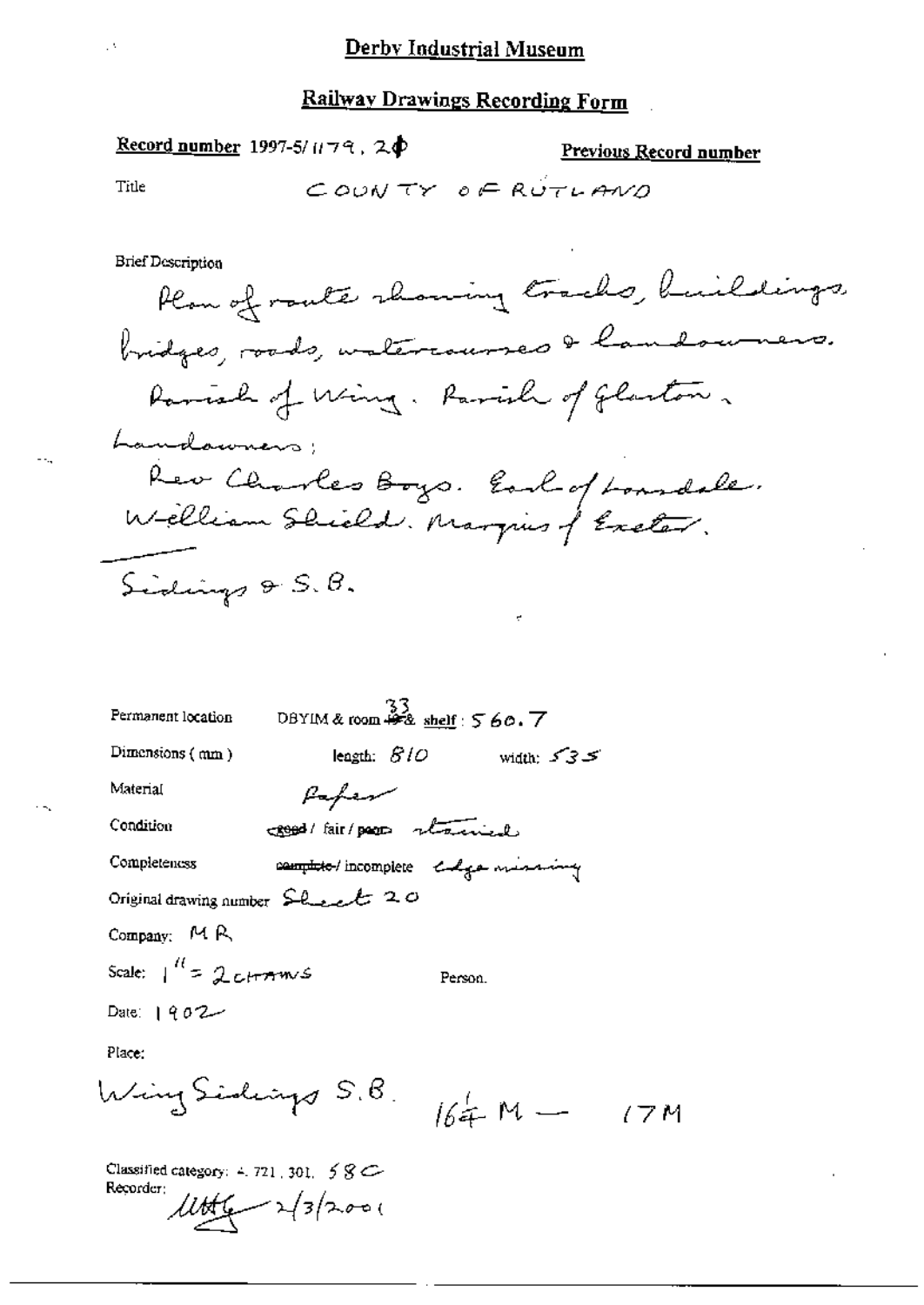## **Railway Drawings Recording Form**

| <b>Record number</b> 1997-5/1179, 22<br>Previous Record number                |
|-------------------------------------------------------------------------------|
| Title<br>COUNTY OF RUTHAND                                                    |
|                                                                               |
| <b>Brief Description</b>                                                      |
| Plan of route showing tracks, buildings,                                      |
| bridges, roads, watercourses & landouners,                                    |
| Paralle of Wing. Parish of Manton.                                            |
| Landswuars, "John Rarber, William Shield.                                     |
| Hottwo Seaton. Geo Bradley.                                                   |
| Wing Trumel, passing over River Chater.                                       |
|                                                                               |
|                                                                               |
| DBYIM & room $\overset{\sim}{\bullet}$ & shelf: $560.7$<br>Permanent location |
| Dimensions $(mn)$<br>length: $BIO$<br>width: $535$                            |
| Material<br>Pafer                                                             |
| Condition<br>cool/fair/poor received                                          |
| complete / incomplete enga missing<br>Completeness                            |
| Original drawing number $\mathsf{S\ι}\mathsf{L\ι\mathsf{L}}$ 2                |
| Company: MR                                                                   |
| Scale: $\int_{0}^{R} = 2c$ (rm $\sim$ 5<br>Person:                            |
| Date: $902 -$                                                                 |
| Place:                                                                        |
| Wing<br>Trumnel                                                               |
| $17 M - 17$ $_{2}^{2}M$                                                       |
| Classified category: 4, 721, 301, $58$                                        |

 $\overline{a}$ 

Recorder:<br>LU<del>U</del> س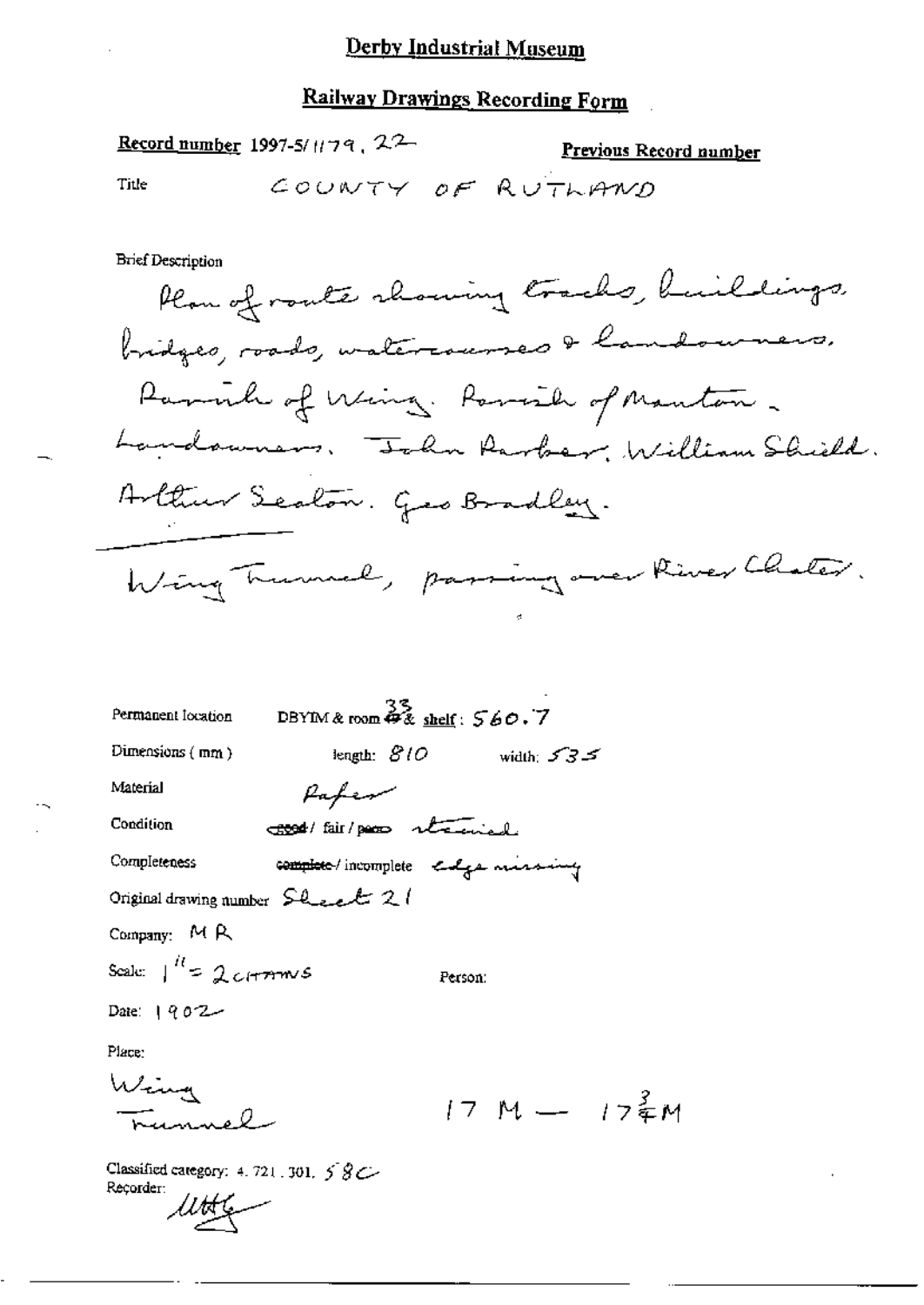## **Railway Drawings Recording Form**

Record number 1997-5/ $1/79$ ,  $23$ 

Previous Record oumber COUNTY OF RUTHAND

**Brief Description** 

Title

Plan of route showing tracks, buildings, bridges, roads, watercourses & landowners. Parcile of Manton. Manton Scation, Innation with line from Reterlionsugh, Manton Trunnel would end.

| Permanent location                 | $33$<br>DBYIM & room $48$ & shelf: $560.7$ |         |                                             |
|------------------------------------|--------------------------------------------|---------|---------------------------------------------|
| Dimensions $(mm)$                  | length: $\mathcal{B}/\mathcal{O}$          |         | width $535$                                 |
| Material                           | Pafer                                      |         |                                             |
| Condition                          | 300 fair/page staniel                      |         |                                             |
| Completeness                       | complete / incomplete colge missing        |         |                                             |
| Original drawing number Sheet 22   |                                            |         |                                             |
| Company: $M R$                     |                                            |         |                                             |
| Scale: $\int_1^{H}$ = $2$ c/+77mvS |                                            | Person: |                                             |
| Date: $902 -$                      |                                            |         |                                             |
| Place:                             |                                            |         |                                             |
|                                    |                                            |         | $17^{\frac{3}{4}}$ M - $18^{\frac{1}{2}}$ M |

Classified category: 4, 721, 301,  $58C$ Reçorder:  $1004 - 2/3/2001$ 

Station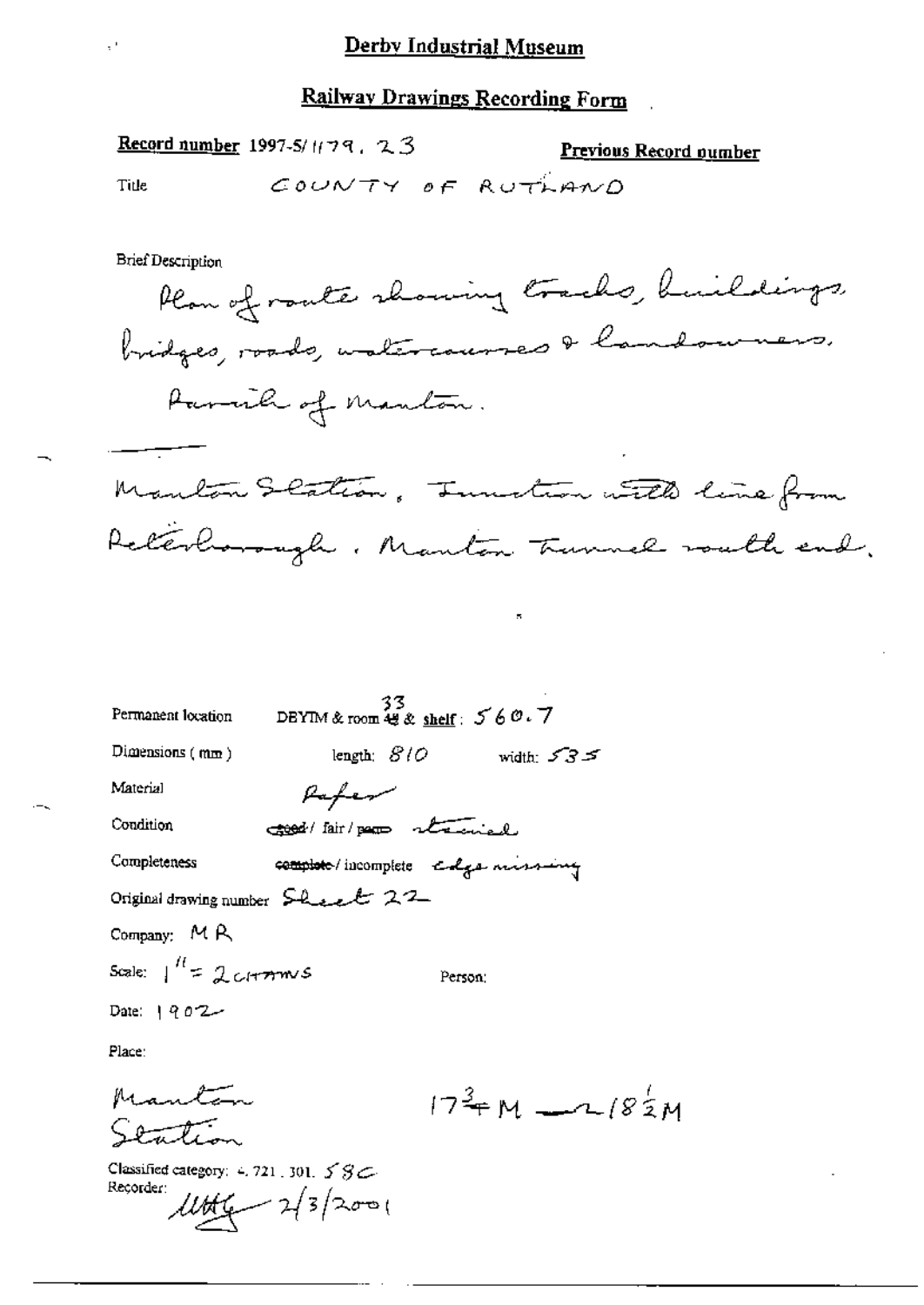## **Railway Drawings Recording Form**

| Record number $1997-5/$  |                             | Previous Record number $\triangle R$ P132/13 |
|--------------------------|-----------------------------|----------------------------------------------|
| Title                    |                             | KETTERING AND MANTON WINE                    |
|                          |                             | GRADIENT PROFILE DIAGRAM                     |
| <b>Brief Description</b> |                             | $OM = 15m56cm$                               |
|                          | GLETVDON<br><b>JUNCTION</b> | MANTON<br>$T$ $UV$ $C$ $T$ $10N$             |

 $T$  $UVCTION$ 

 $55$ 

| Permanent location                        | DBYIM & room $+9$ & shelf: $54$ |         |            |
|-------------------------------------------|---------------------------------|---------|------------|
| Dimensions $($ $mn)$                      | length: $110$                   |         | width: $3$ |
| Material                                  | Paper on clock                  |         |            |
| Condition                                 | good / <del>-fair / poo</del> r |         |            |
| Completeness                              | complete / incomplete           |         |            |
| Original drawing number 2733 PH 313       |                                 |         | 661 ر      |
| Company: $MR$                             |                                 |         |            |
| Scale: $\binom{n}{2}$ music               |                                 | Person: |            |
| Date: $\begin{bmatrix} 875 \end{bmatrix}$ |                                 |         |            |
| Place:                                    |                                 |         |            |

Glendon - Mauton

 $\cdot$  –  $\cdot$ 

Classified category: 4, 721–301,  $58C$ Recorder: wy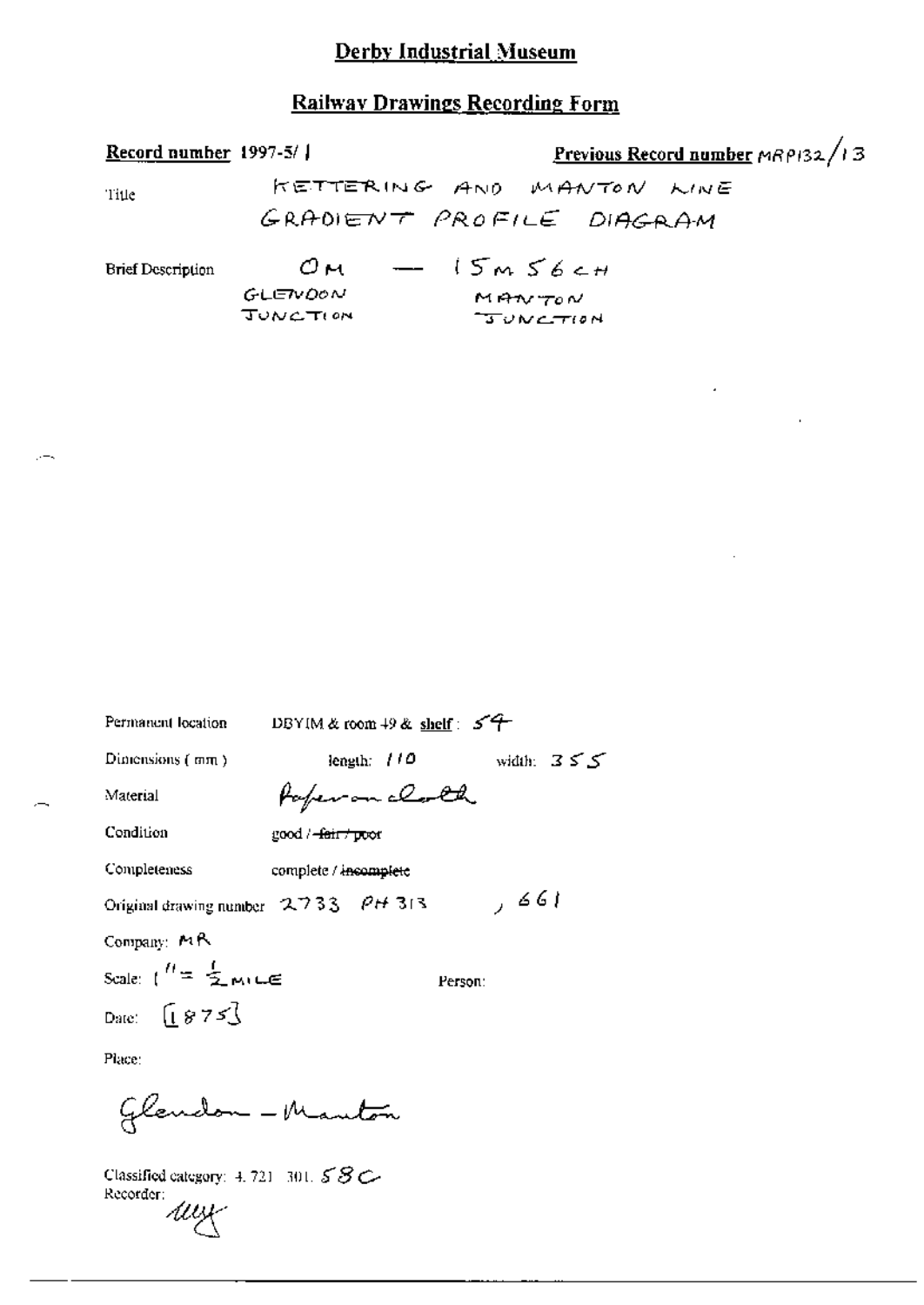### **Railway Drawings Recording Form**

Record number 1997-5/694-Previous Record number  $mRP/3$  2/7 76 COUNTY OF NORTHAMPTON Title hand taken by Midland Railway Cofrom Represents of / **Brief Description**  $-$  Booth. Parish of or Estra Parocheal Place of Barford<br>Austral of Glaudon, Parish of Rothwell, Plan of land from Slendon Sten towards Kettering showing MR boundaries with overbridge each juneat & track centre lines of Keltering and Manton Railway, and Leccoreter and Hitchin Railway. Permanent location DBYIM & room 49 & shelf:  $q \gtrsim$ Dimensions  $(mn)$ length:  $\mathcal{B}$  |  $\mathcal{O}$  width:  $660$ Paper - folice Material

good / fair / poor

complete / incomplete --

Original drawing number スフーて

Company: MR

Condition

Completeness

Scale:  $1^{\prime\prime}$  =  $2\frac{1}{2}$  chains Date: March  $1880$ 

Person:

Place:

Jlendon S Jem

Classified category: 4.721.301.  $45$ ,  $58$  C Recorder:<br> $4\frac{1}{4}$ ,  $12\frac{1}{4}$ ,  $199$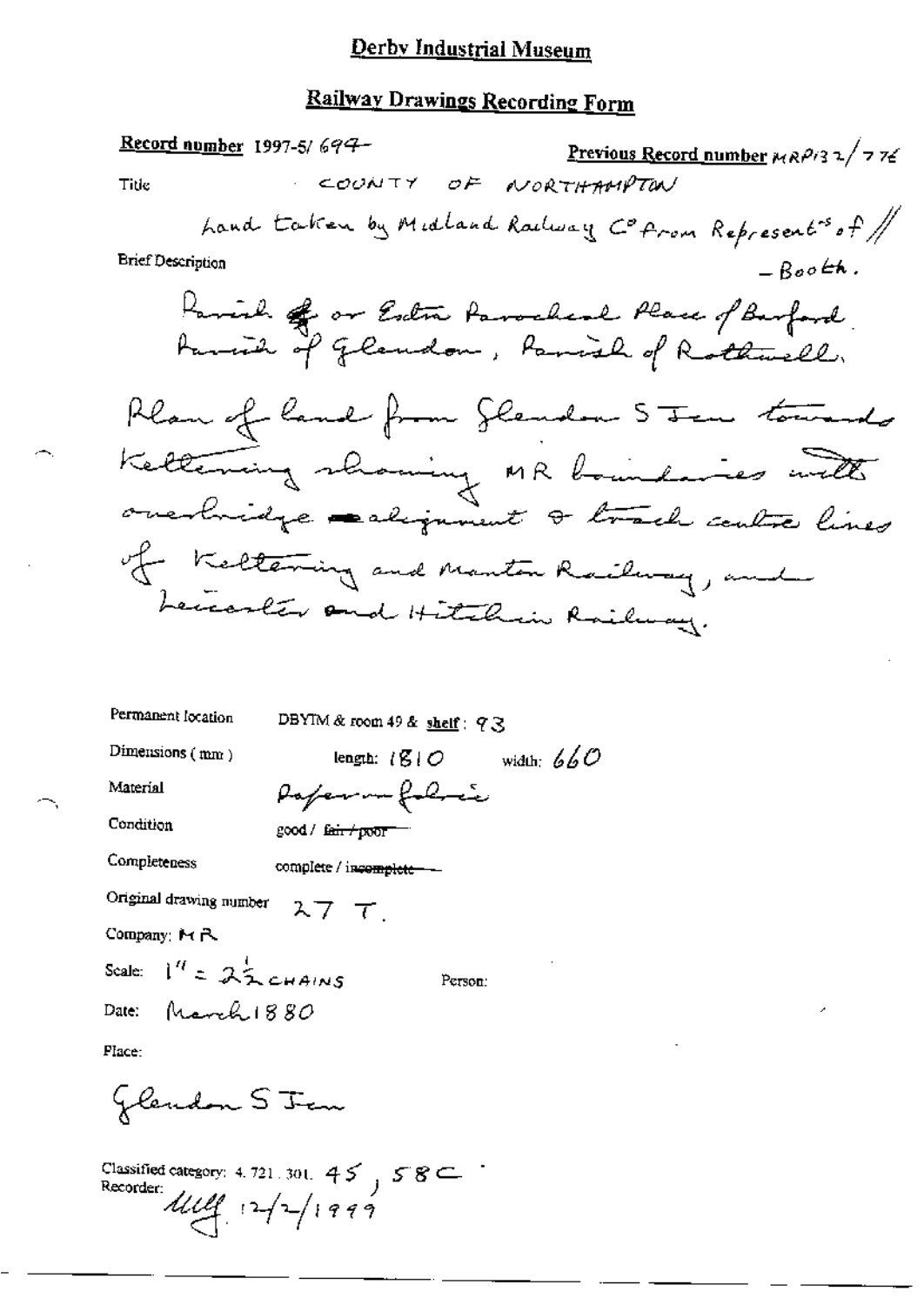### **Railway Drawings Recording Form**

Previous Record number MRP132/845 Record number 1997-5/759 MIDLAND RAILWAY, ADDITIONAL POWERS 1874 Title KETTERING AND MANTON LINE GEODINGTON STATION

**Brief Description** 

| Permanent location                      | DBYIM & room 49 & shelf : $9.6$ |              |
|-----------------------------------------|---------------------------------|--------------|
| Dimensions (mm)                         | length: $250$                   | width: $660$ |
| Material                                | Popen in folnic                 |              |
| Condition                               | good / f <del>air / po</del> or |              |
| Completeness                            | complete / incomplete           |              |
| Original drawing number $3/3/2$ 729     |                                 | , 288        |
| Company: MR                             |                                 |              |
| Scale: $1''$ = 33 $\epsilon$ exp $\tau$ |                                 | Person:      |
| Date: $1874$                            |                                 |              |
|                                         |                                 |              |

Place:

ч,

geddington

Classified category: 4, 721, 301,  $58C$ Recorder;  $\mu$ n as/s/1999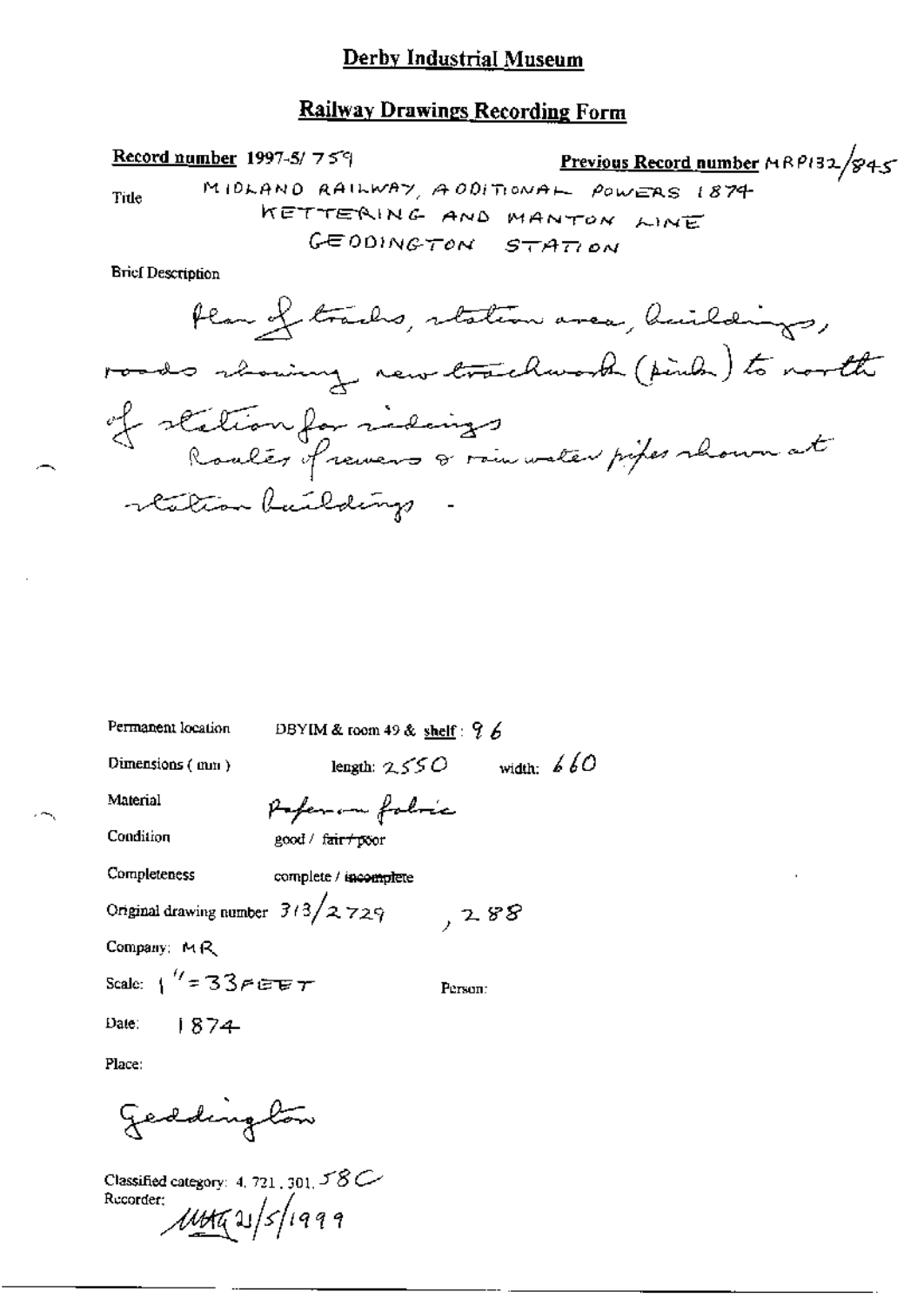## **Railway Drawings Recording Form**

| Record number 1997-5/393.                                                       | <u>Previous Record number</u> $MAP$ is $2/13$ 7 |
|---------------------------------------------------------------------------------|-------------------------------------------------|
| Title<br>Survey of Land over Cordy Tunnal                                       |                                                 |
| Parish of Fretton<br>Brief Description                                          |                                                 |
| Plan of land over port of Carly Turnel                                          |                                                 |
| slowing 4 spoil banks.                                                          |                                                 |
| Lair chafts chown.                                                              |                                                 |
|                                                                                 |                                                 |
|                                                                                 |                                                 |
|                                                                                 |                                                 |
|                                                                                 |                                                 |
|                                                                                 |                                                 |
| DEVIAL $\theta$ , reads and share $\overline{7}$ .<br><b>Dermanant Josefian</b> |                                                 |

| Permanent location          | DBYIM & toom 49 & shelf : $7.5$                         |                                                              |
|-----------------------------|---------------------------------------------------------|--------------------------------------------------------------|
| Dimensions (nm)             | length: $9\,\%$                                         | width: $5.95$                                                |
| Material                    | Paper on folocc                                         |                                                              |
| Condition                   | gmxl / Eur. / poor                                      |                                                              |
| Completeness                | complete / incomplete                                   |                                                              |
|                             | Original drawing number $\forall x \in \mathcal{F}$ 774 |                                                              |
| Company: $M \Lambda$        |                                                         |                                                              |
| Scale: $\int'' = 1$ C-HAIN  |                                                         | Person: $\mathcal{L}$ $\overline{\mathcal{A}}$ $\mathcal{D}$ |
| Date: $N_{\text{max}}$ 1889 |                                                         |                                                              |
| $PIacc$ :                   |                                                         |                                                              |
| Canden                      |                                                         |                                                              |
|                             |                                                         |                                                              |
|                             |                                                         |                                                              |

Classified category: 4, 721, 301,  $45558$  =

 $\tilde{\mathcal{A}}$ 

 $444220/2/98$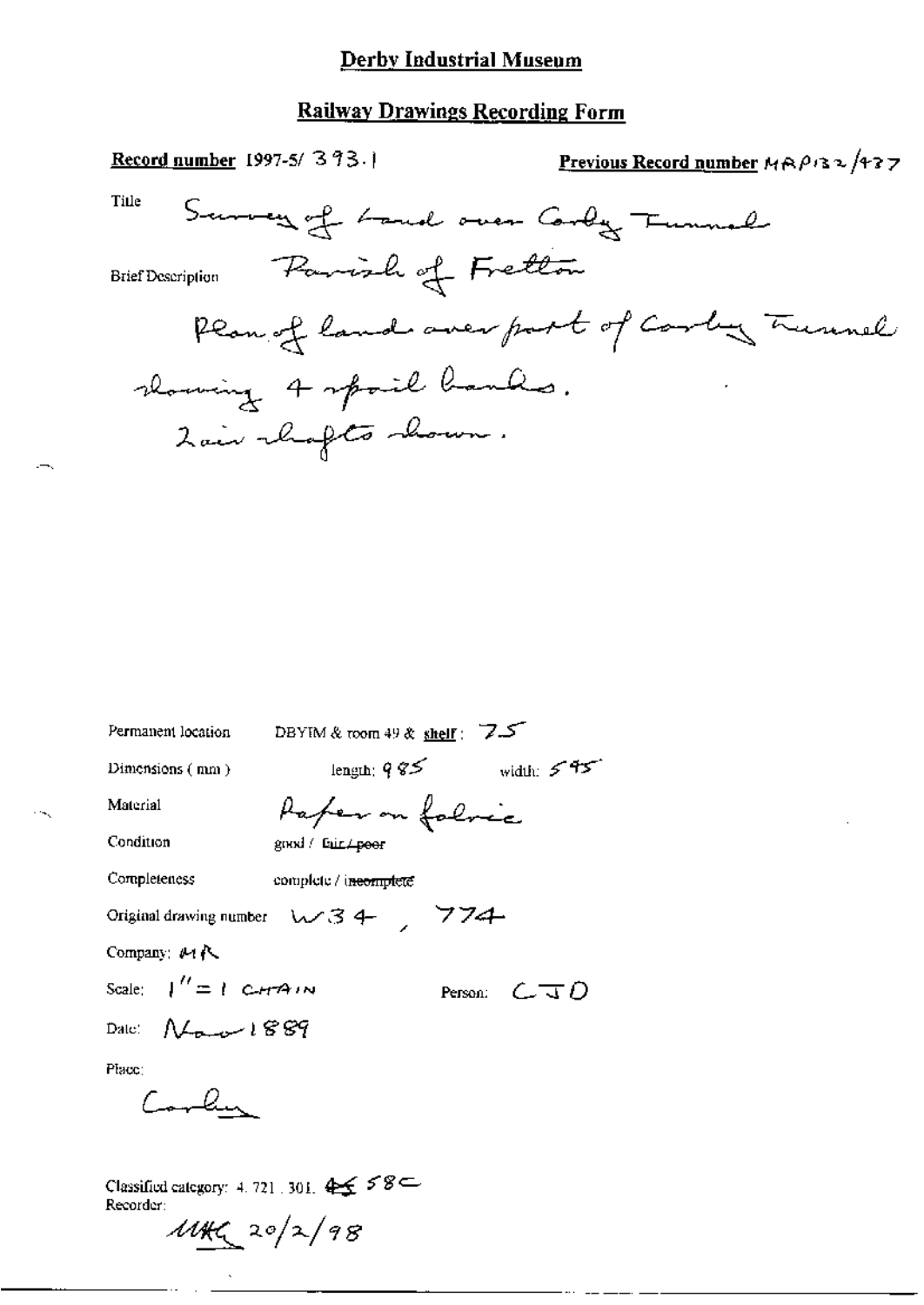### **Railway Drawings Recording Form**

Record number 1997-5/393.2

Previous Record number MRP132/437

Title

fretton

**Brief Description** 

Plan showing Aspoil Roules over part of Coording Trunnel. 2 air shafts shown.

DBYIM & room 49 & shelf: 75 Permanent location

Dimensions (mm)

length:  $635$  width: 410

Material

Parler

Condition

Completeness

good / fair / poor

complete / incomplete

 $W34$ Original drawing number

Company: M A

Scale:  $1^h = 2\frac{1}{2}$  cHAINS Date:  $3/12/1889$ 

Person:

Place:

Corlin

Classified category: 4, 721, 301,  $\iff$  5 8  $\subseteq$ Recorder:  $400120/28$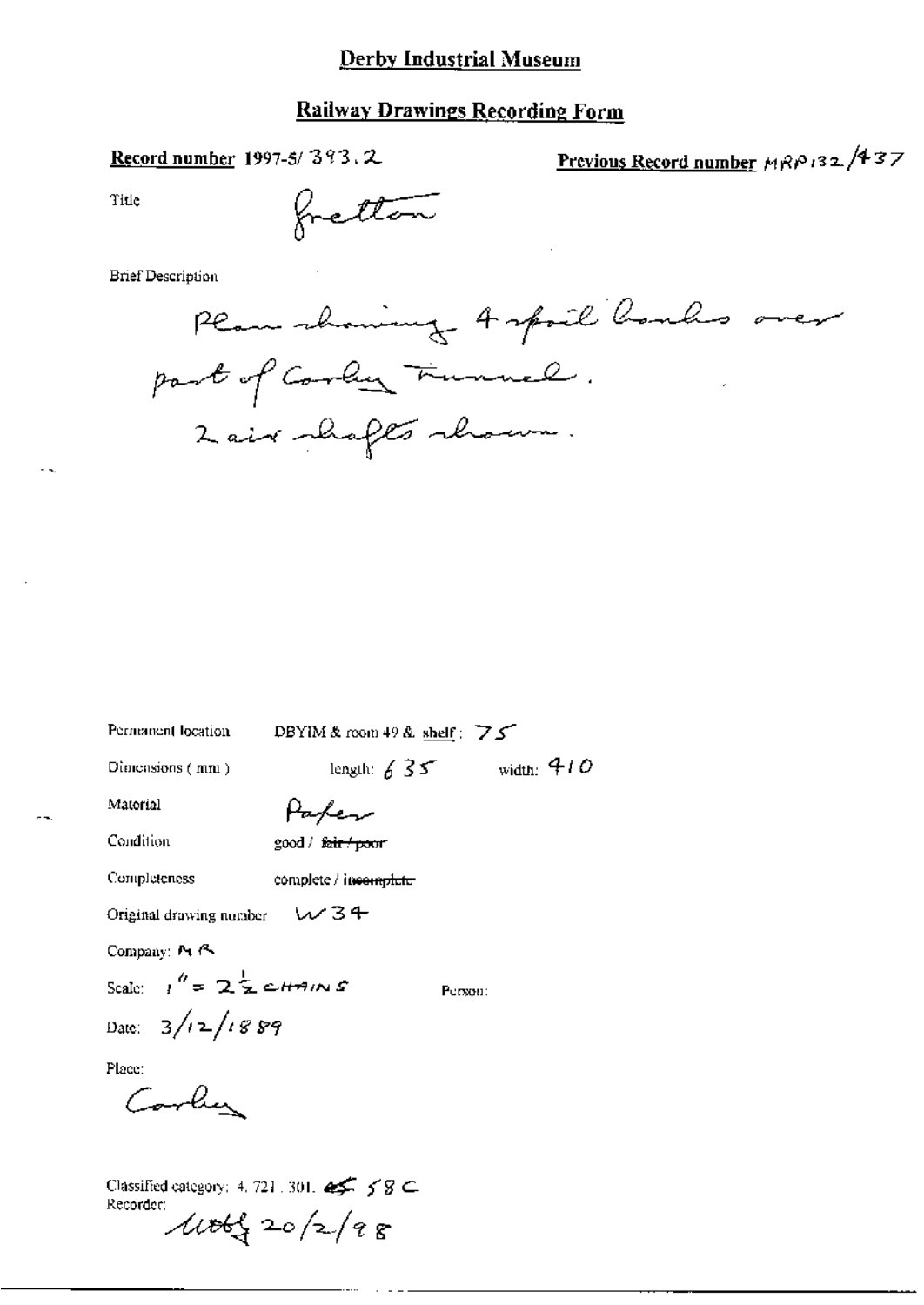### **Railway Drawings Recording Form**

Previous Record number MRP 132/709 Record number 1997-5/ $632$ Kettering and Manton R's Title hand taken from E.P. Wonckton Emp **Brief Description** Plan of MR land north of Harringworth Victoriat with arbed amens: Blue - taken but not paid for Red - paid & conveyed but not forecast in

| Permanent location                                      | DBYIM & room $49$ & shelf: $87$     |  |  |  |
|---------------------------------------------------------|-------------------------------------|--|--|--|
| Dimensions (nm)                                         | width: $660$<br>length: $12.50$     |  |  |  |
| Material                                                | Poper on folice                     |  |  |  |
| Condition                                               | good / fair / poor                  |  |  |  |
| Completeness                                            | complete / i <del>ncom</del> pleter |  |  |  |
| Original drawing number $\overline{\text{XIV}}$ 4-5 623 |                                     |  |  |  |
| Company: $M R$                                          |                                     |  |  |  |
| Scale: $1^k = 2^{\frac{1}{2}}$ c <i>hains</i>           | Person: $FMJ$                       |  |  |  |
| Date: March 1884                                        |                                     |  |  |  |
| Place:                                                  |                                     |  |  |  |
|                                                         |                                     |  |  |  |

Harringworld

Classified category: 4, 721, 301,  $58$  C Recorder:  $\mu v$   $\rightarrow$  /10/1998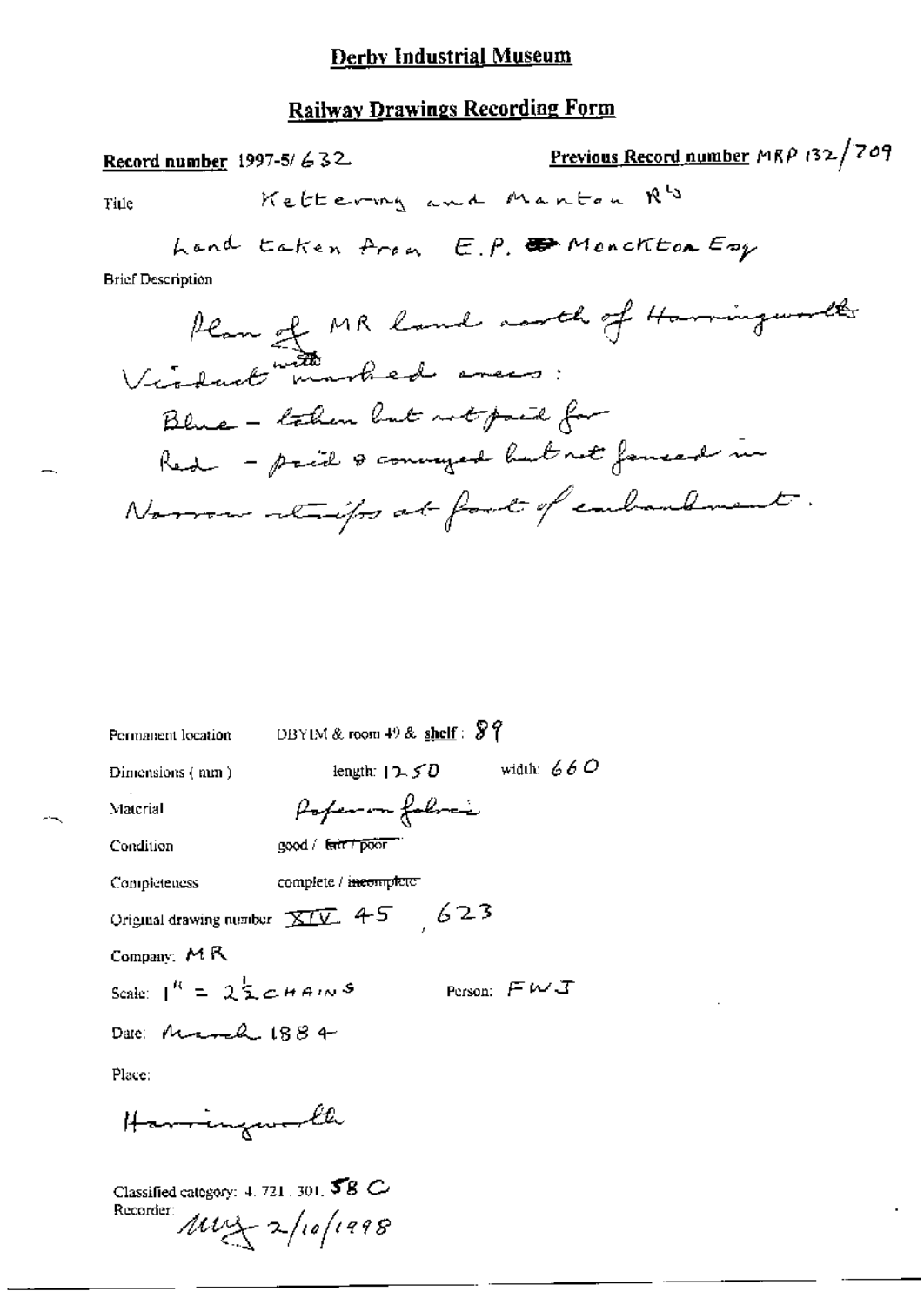Record number  $1971 - 384/376$ 

CATTELL Previous Record number  $1243$ 

Title

 $\sim$ 

SEATON

**Brief Description** 

| Permanent location    | DBYIM & room 49 & shelf: $15$        |         |                                    |  |
|-----------------------|--------------------------------------|---------|------------------------------------|--|
| Dimensions $($ mm $)$ | length: S (O                         |         | width: $535$                       |  |
| Material              | Paper, then.                         |         |                                    |  |
| Condition             | good / f <del>air / pear -</del>     |         |                                    |  |
| Completeness          | complete / i <del>ncomplete ==</del> |         |                                    |  |
|                       | Original drawing number $SHEET$   7  | 2       |                                    |  |
| Company:              |                                      |         |                                    |  |
| Scale: $1'' = 2cHAM$  |                                      | Person: |                                    |  |
| Date: $S = 1907$      |                                      |         |                                    |  |
| Place:                |                                      |         |                                    |  |
| Sealm                 |                                      |         | $14\mu\rho - 14\frac{3}{4}\mu\rho$ |  |
| Funnel                |                                      |         |                                    |  |

Classified category: 4, 721, 301, 58C-<br>Recorder:  $\mu = \frac{1}{2} \sqrt{\frac{2}{2}} \approx 2$